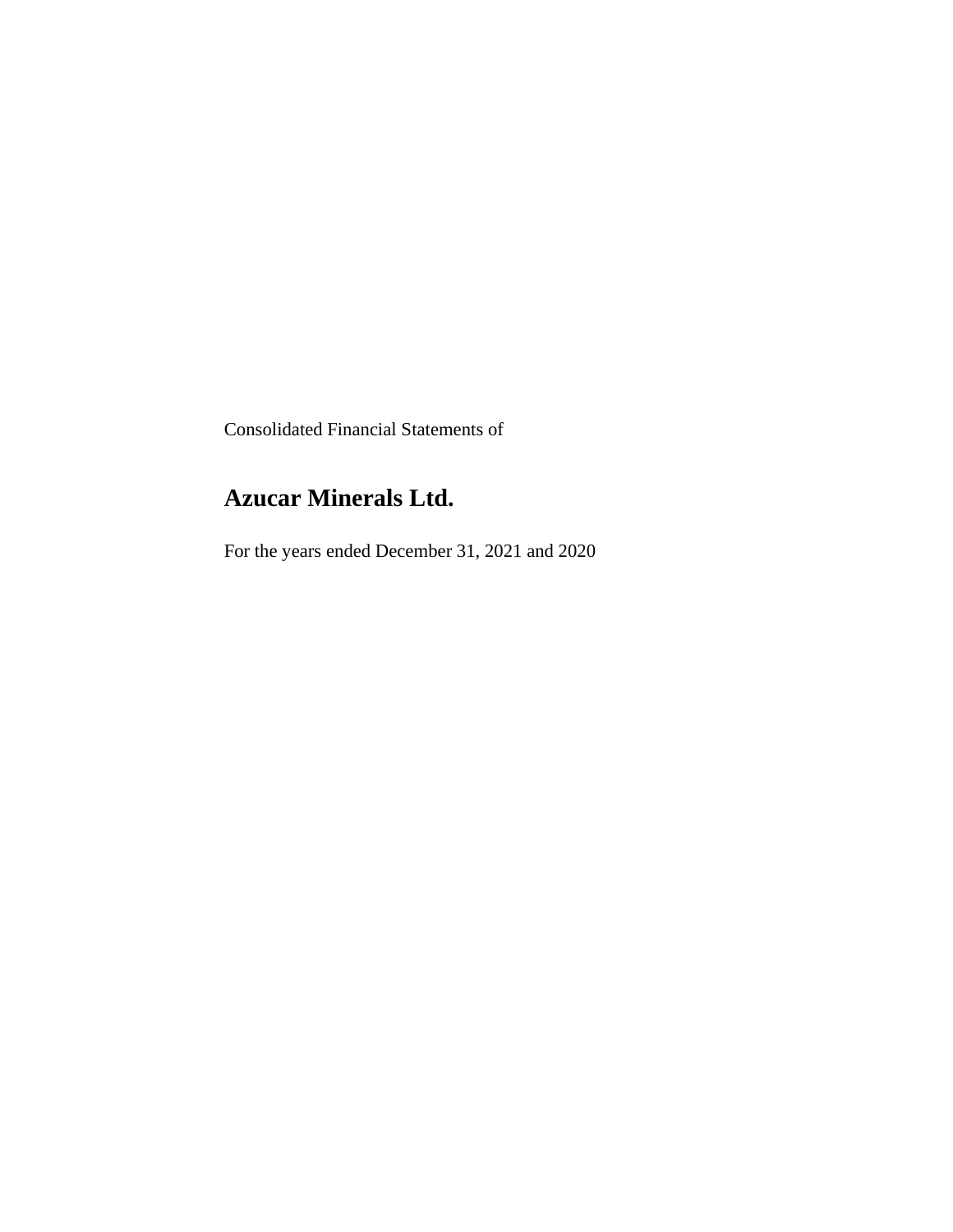# **Azucar Minerals Ltd.**

December 31, 2021 and 2020

# Table of contents

| Independent Auditors' Report                   | $1-2$    |
|------------------------------------------------|----------|
| Consolidated statements of financial position  | 3        |
| Consolidated statements of comprehensive loss  | 4        |
| Consolidated statements of cash flows          | 5.       |
| Consolidated statement of changes in equity    | 6        |
| Notes to the consolidated financial statements | $7 - 24$ |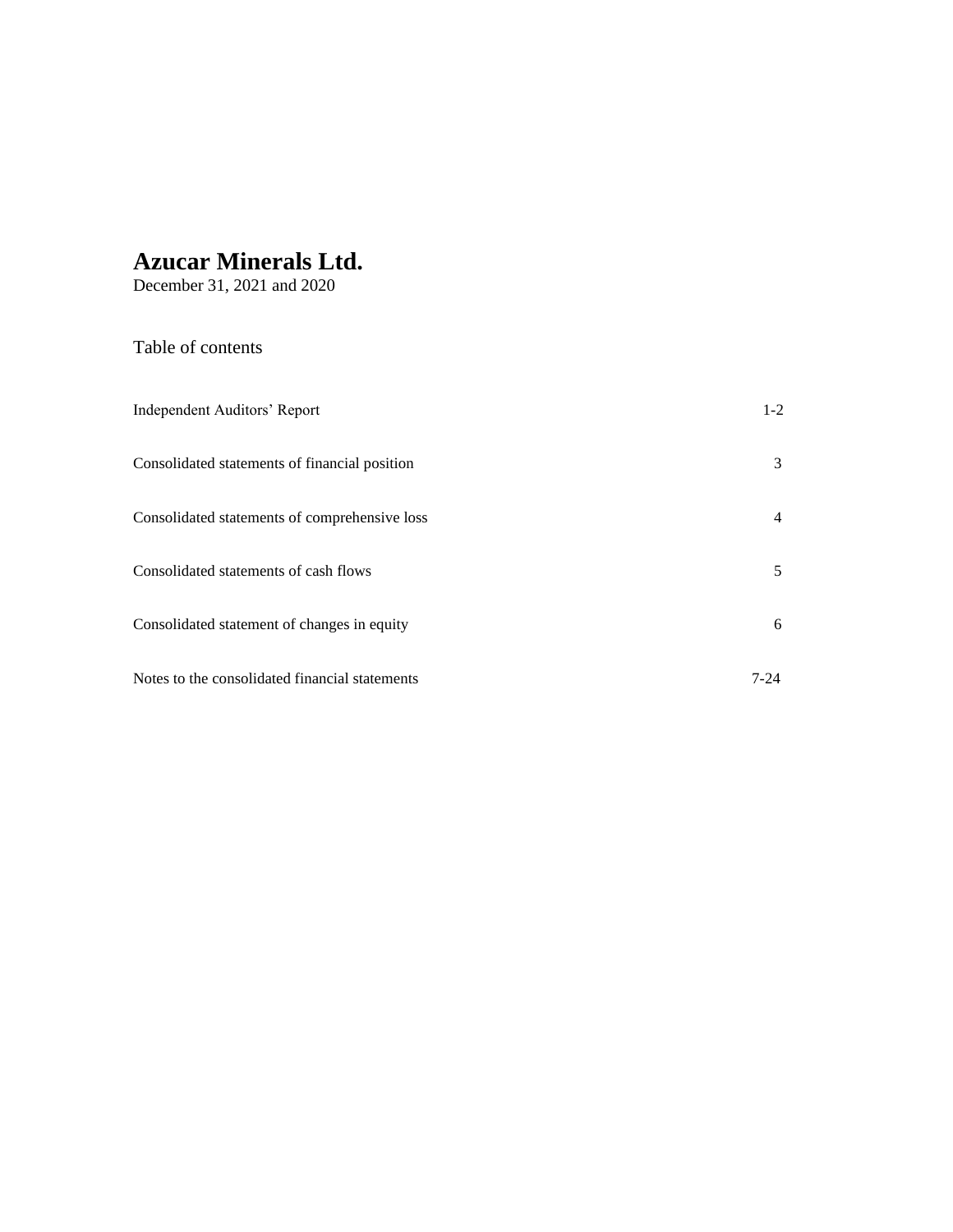# **INDEPENDENT AUDITOR'S REPORT**

# To the Shareholders of Azucar Minerals Ltd.

### *Opinion*

We have audited the accompanying consolidated financial statements of Azucar Minerals Ltd. (the "Company"), which comprise the consolidated statements of financial position as at December 31, 2021 and 2020, and the consolidated statements of comprehensive loss, changes in equity, and cash flows for the years then ended, and notes to the consolidated financial statements, including a summary of significant accounting policies.

In our opinion, these consolidated financial statements present fairly, in all material respects, the financial position of the Company as at December 31, 2021 and 2020, and its financial performance and its cash flows for the years then ended in accordance with International Financial Reporting Standards ("IFRS").

#### *Basis for Opinion*

We conducted our audit in accordance with Canadian generally accepted auditing standards. Our responsibilities under those standards are further described in the Auditor's Responsibilities for the Audit of the Consolidated Financial Statements section of our report. We are independent of the Company in accordance with the ethical requirements that are relevant to our audit of the consolidated financial statements in Canada, and we have fulfilled our other ethical responsibilities in accordance with these requirements. We believe that the audit evidence we have obtained in our audit is sufficient and appropriate to provide a basis for our opinion.

#### *Other Information*

Management is responsible for the other information. The other information obtained at the date of this auditor's report includes Management's Discussion and Analysis.

Our opinion on the consolidated financial statements does not cover the other information and we do not express any form of assurance conclusion thereon.

In connection with our audit of the consolidated financial statements, our responsibility is to read the other information and, in doing so, consider whether the other information is materially inconsistent with the consolidated financial statements or our knowledge obtained in the audit, or otherwise appears to be materially misstated.

We obtained Management's Discussion and Analysis prior to the date of this auditor's report. If, based on the work we have performed, we conclude that there is a material misstatement of this other information, we are required to report that fact. We have nothing to report in this regard.

### *Responsibilities of Management and Those Charged with Governance for the Consolidated Financial Statements*

Management is responsible for the preparation and fair presentation of the consolidated financial statements in accordance with IFRS, and for such internal control as management determines is necessary to enable the preparation of consolidated financial statements that are free from material misstatement, whether due to fraud or error.

In preparing the consolidated financial statements, management is responsible for assessing the Company's ability to continue as a going concern, disclosing, as applicable, matters related to going concern and using the going concern basis of accounting unless management either intends to liquidate the Company or to cease operations, or has no realistic alternative but to do so.

Those charged with governance are responsible for overseeing the Company's financial reporting process.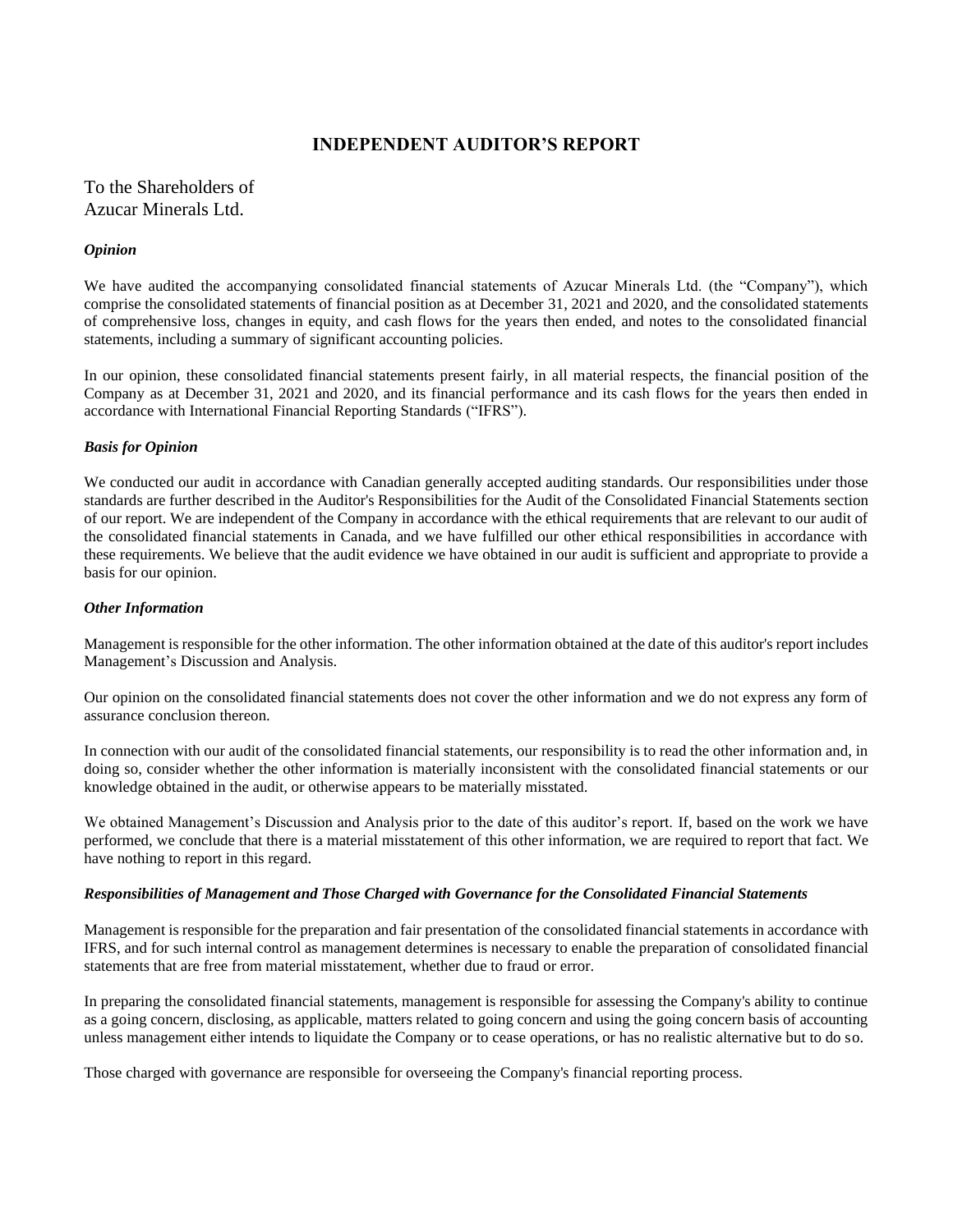### *Auditor's Responsibilities for the Audit of the Consolidated Financial Statements*

Our objectives are to obtain reasonable assurance about whether the consolidated financial statements as a whole are free from material misstatement, whether due to fraud or error, and to issue an auditor's report that includes our opinion. Reasonable assurance is a high level of assurance, but is not a guarantee that an audit conducted in accordance with Canadian generally accepted auditing standards will always detect a material misstatement when it exists. Misstatements can arise from fraud or error and are considered material if, individually or in the aggregate, they could reasonably be expected to influence the economic decisions of users taken on the basis of these consolidated financial statements.

As part of an audit in accordance with Canadian generally accepted auditing standards, we exercise professional judgment and maintain professional skepticism throughout the audit. We also:

- Identify and assess the risks of material misstatement of the consolidated financial statements, whether due to fraud or error, design and perform audit procedures responsive to those risks, and obtain audit evidence that is sufficient and appropriate to provide a basis for our opinion. The risk of not detecting a material misstatement resulting from fraud is higher than for one resulting from error, as fraud may involve collusion, forgery, intentional omissions, misrepresentations, or the override of internal control.
- Obtain an understanding of internal control relevant to the audit in order to design audit procedures that are appropriate in the circumstances, but not for the purpose of expressing an opinion on the effectiveness of the Company's internal control.
- Evaluate the appropriateness of accounting policies used and the reasonableness of accounting estimates and related disclosures made by management.
- Conclude on the appropriateness of management's use of the going concern basis of accounting and, based on the audit evidence obtained, whether a material uncertainty exists related to events or conditions that may cast significant doubt on the Company's ability to continue as a going concern. If we conclude that a material uncertainty exists, we are required to draw attention in our auditor's report to the related disclosures in the consolidated financial statements or, if such disclosures are inadequate, to modify our opinion. Our conclusions are based on the audit evidence obtained up to the date of our auditor's report. However, future events or conditions may cause the Company to cease to continue as a going concern.
- Evaluate the overall presentation, structure and content of the consolidated financial statements, including the disclosures, and whether the consolidated financial statements represent the underlying transactions and events in a manner that achieves fair presentation.
- Obtain sufficient appropriate audit evidence regarding the financial information of the entities or business activities within the Company to express an opinion on the consolidated financial statements. We are responsible for the direction, supervision and performance of the group audit. We remain solely responsible for our audit opinion.

We communicate with those charged with governance regarding, among other matters, the planned scope and timing of the audit and significant audit findings, including any significant deficiencies in internal control that we identify during our audit.

We also provide those charged with governance with a statement that we have complied with relevant ethical requirements regarding independence, and to communicate with them all relationships and other matters that may reasonably be thought to bear on our independence, and where applicable, related safeguards.

The engagement partner on the audit resulting in this independent auditor's report is Catherine Tai.

Javidson & Caysany LLP

Vancouver, Canada Chartered Professional Accountants

April 21, 2022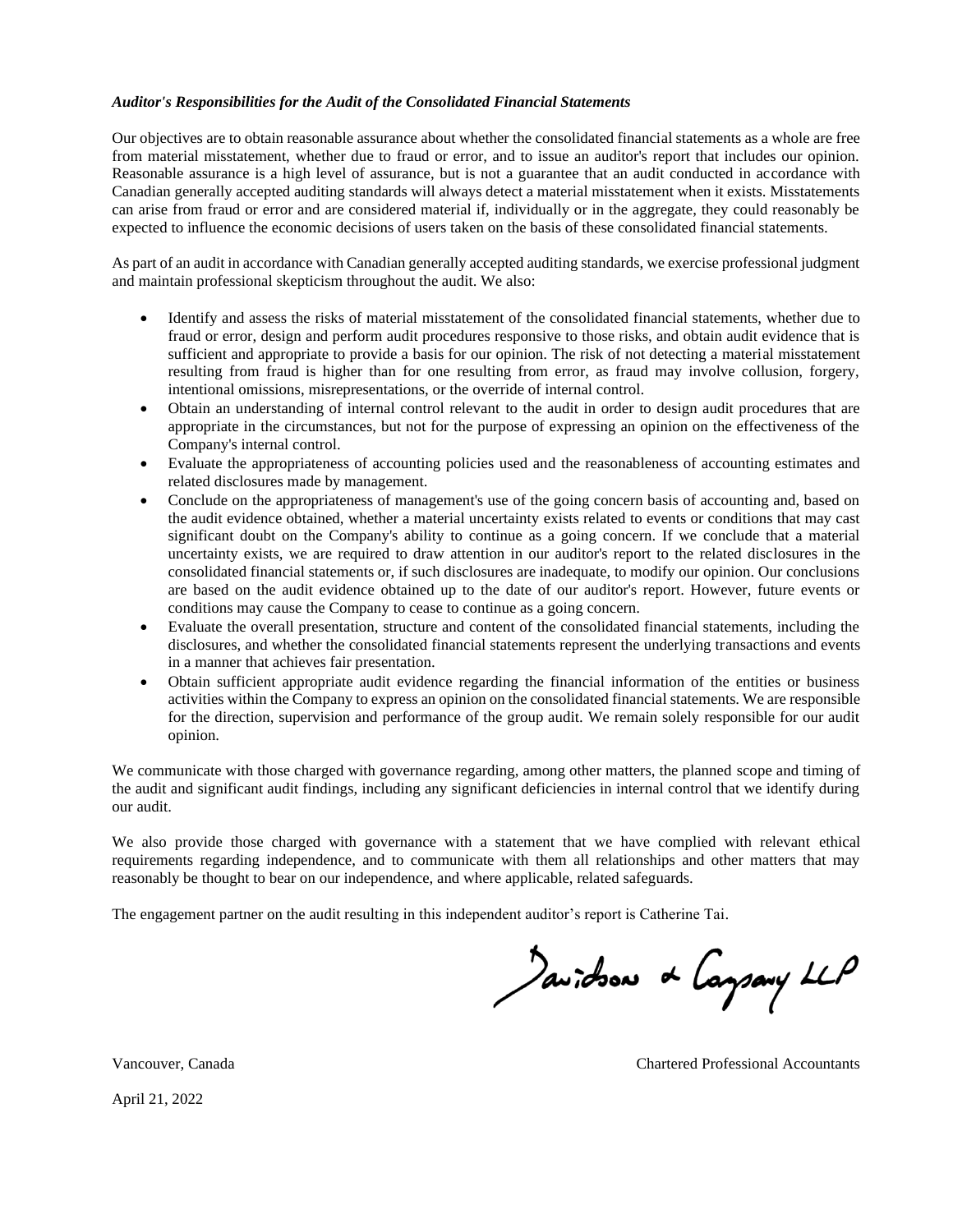# **Azucar Minerals Ltd.**

Consolidated statements of financial position (Expressed in Canadian dollars)

|                                                   | December 31, | December 31. |
|---------------------------------------------------|--------------|--------------|
|                                                   | 2021         | 2020         |
|                                                   | \$           | \$           |
| <b>ASSETS</b>                                     |              |              |
| <b>Current assets</b>                             |              |              |
| Cash and cash equivalents (Note 10)               | 2,116,521    | 4,424,939    |
| Accounts receivable and prepaid expenses (Note 4) | 60,085       | 111,821      |
|                                                   | 2,176,606    | 4,536,760    |
|                                                   |              |              |
| <b>Non-current assets</b>                         |              |              |
| Property and equipment (Note 5)                   | 133,117      | 154,817      |
| Exploration and evaluation assets (Note 6)        | 22,351,457   | 21,125,900   |
|                                                   | 22,484,574   | 21,280,717   |
| <b>TOTAL ASSETS</b>                               | 24,661,180   | 25,817,477   |
| <b>LIABILITIES</b>                                |              |              |
| <b>Current liabilities</b>                        |              |              |
| Trade and other payables (Note 8(b))              | 145,974      | 598,386      |
| <b>Total liabilities</b>                          | 145,974      | 598,386      |
|                                                   |              |              |
| <b>EQUITY</b>                                     |              |              |
| Share capital (Note 7)                            | 24,043,321   | 24,043,321   |
| Reserves (Note 7)                                 | 3,631,587    | 3,356,037    |
| Deficit                                           | (3,159,702)  | (2,180,267)  |
| <b>Total equity</b>                               | 24,515,206   | 25,219,091   |
| <b>TOTAL EQUITY AND LIABILITIES</b>               | 24,661,180   | 25,817,477   |
| $Mothero of \Omega$                               |              |              |

Nature of Operations (Note 1) Subsequent Event (Note 15)

These consolidated financial statements are authorized for issue by the Board of Directors on April 21, 2022.

They are signed on the Company's behalf by:

/s/Duane Poliquin /s/ *S* and Sillem /s/ Fuad Sillem /s/ Fuad Sillem /s/ Fuad Sillem /s/ Fuad Sillem /s/ Fuad Sillem /s/ Fuad Sillem /s/  $\frac{1}{2}$  /s/ Fuad Sillem /s/ Fuad Sillem /s/ *Si* **Director** /s/ *Sillem* /s/ *Sille* Director Director Director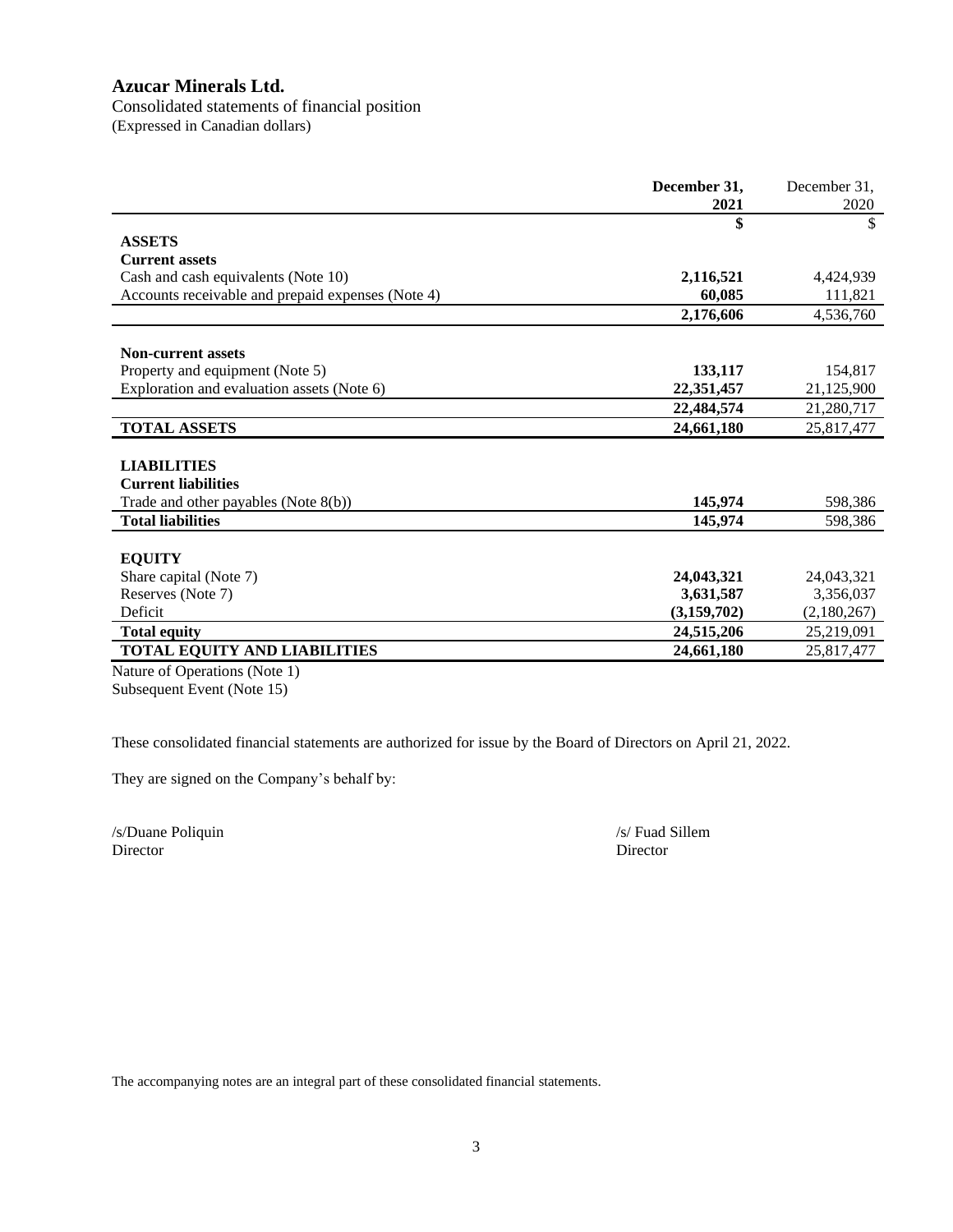# **Azucar Minerals Ltd.**

Consolidated statements of comprehensive loss (Expressed in Canadian dollars)

|                                                      | Years ended December 31, |             |
|------------------------------------------------------|--------------------------|-------------|
|                                                      | 2021                     |             |
|                                                      | \$                       | \$          |
| <b>Expenses</b>                                      |                          |             |
| Administrative services fee (Note $8(a)(b)$ )        | 412,812                  | 927,472     |
| Depreciation (Note 5)                                | 21,700                   | 20,048      |
| Office                                               | 53,528                   | 65,009      |
| Professional fees                                    | 141,979                  | 179,096     |
| Transfer agent and filing fees                       | 57,152                   | 53,387      |
| Travel and promotion                                 | 38,112                   | 64,027      |
| Share-based payments (Note 7(d))                     | 275,550                  | 53,800      |
|                                                      | 1,000,833                | 1,362,839   |
|                                                      |                          |             |
| Other income (loss)                                  |                          |             |
| Interest income                                      | 8,437                    | 49,745      |
| Foreign exchange gain (loss)                         | 12,961                   | (38,249)    |
|                                                      | 21,398                   | 11,496      |
| Net loss for the year                                | (979, 435)               | (1,351,343) |
|                                                      |                          |             |
|                                                      |                          |             |
| Total comprehensive loss for the year                | (979, 435)               | (1,351,343) |
|                                                      |                          |             |
| Basic and diluted net loss per common share (Note 9) | (0.01)                   | (0.02)      |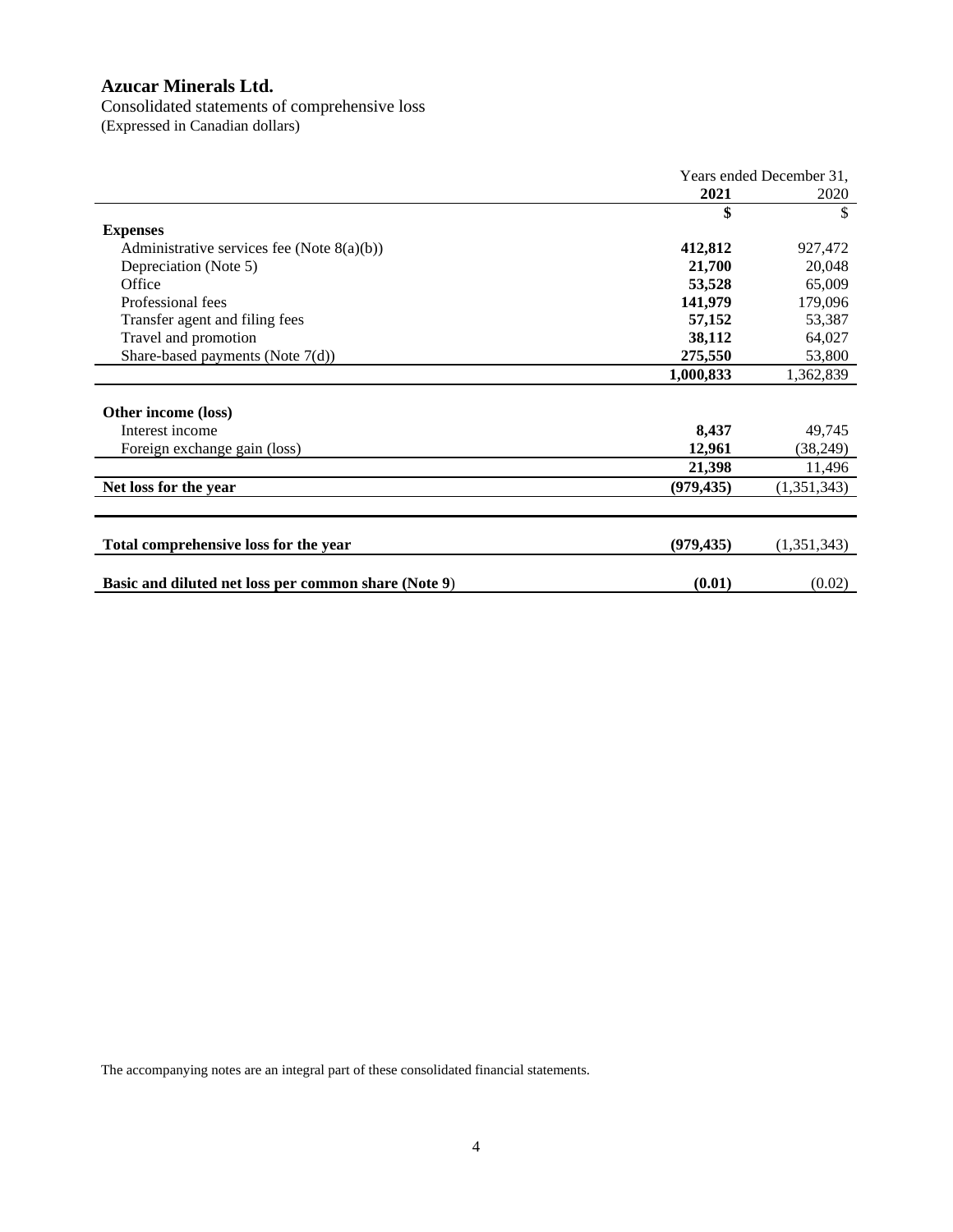# **Azucar Mineral Ltd.**

Consolidated statements of cash flows (Expressed in Canadian dollars)

|                                                | Years ended December 31. |             |
|------------------------------------------------|--------------------------|-------------|
|                                                | 2021                     | 2020        |
|                                                | \$                       |             |
| <b>Operating activities</b>                    |                          |             |
| Net loss for the year                          | (979, 435)               | (1,351,343) |
| Items not affecting cash                       |                          |             |
| Depreciation                                   | 21,700                   | 20,048      |
| Share-based payments                           | 275,550                  | 53,800      |
| Changes in non-cash working capital components |                          |             |
| Accounts receivable and prepaid expenses       | 51,736                   | 33,444      |
| Trade and other payables                       | (72, 418)                | (2,200)     |
| Net cash used in operating activities          | (702, 867)               | (1,246,251) |
| <b>Investing activities</b>                    |                          |             |
| Exploration and evaluation assets - costs      | (1,605,551)              | (1,856,914) |
| Net cash used in investing activities          | (1,605,551)              | (1,856,914) |
|                                                |                          |             |
| Change in cash and cash equivalents            | (2,308,418)              | (3,103,165) |
| Cash and cash equivalents, beginning of year   | 4,424,939                | 7,528,104   |
| Cash and cash equivalents, end of year         | 2,116,521                | 4,424,939   |

Supplemental cash flow information (Note 10)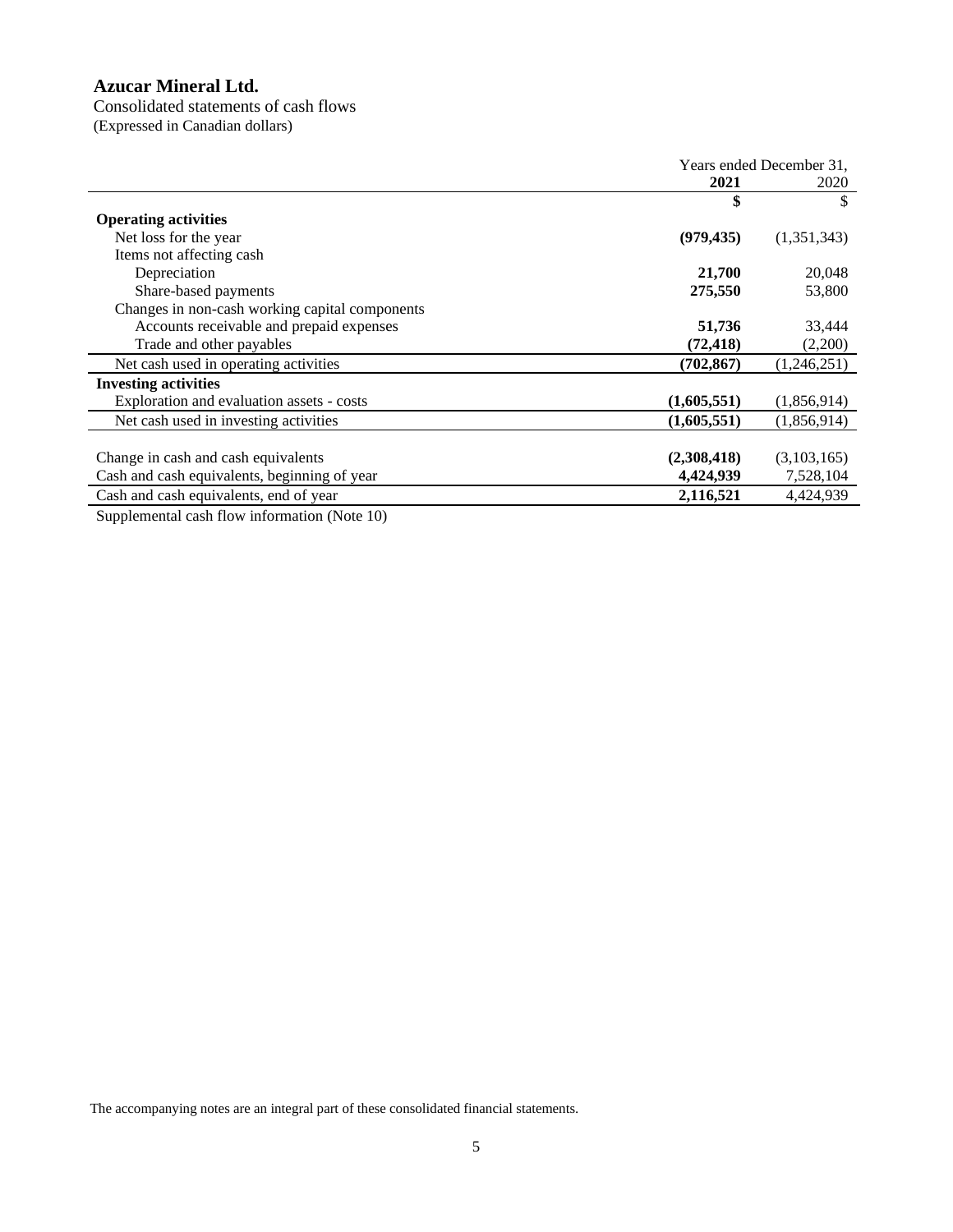# **Azucar Mineral Ltd.**

Consolidated statement of changes in equity (Expressed in Canadian dollars)

|                                       |                     | <b>Share Capital</b> | <b>Reserves</b>         |                          |                |              |
|---------------------------------------|---------------------|----------------------|-------------------------|--------------------------|----------------|--------------|
|                                       | Number of<br>shares | Amount               | Share-based<br>payments | Total<br>Reserves        | <b>Deficit</b> | <b>Total</b> |
|                                       |                     |                      |                         |                          |                |              |
| <b>Balance, January 1, 2020</b>       | 73,829,025          | 24,043,321           | 3,302,237               | 3,302,237                | (828, 924)     | 26,516,634   |
| Share-based payments                  |                     |                      | 53,800                  | 53,800                   |                | 53,800       |
| Total comprehensive loss for the year | ۰                   |                      |                         | $\overline{\phantom{0}}$ | (1,351,343)    | (1,351,343)  |
| <b>Balance, December 31, 2020</b>     | 73,829,025          | 24,043,321           | 3,356,037               | 3,356,037                | (2,180,267)    | 25,219,091   |
| Share-based payments                  |                     |                      | 275,550                 | 275,550                  |                | 275,550      |
| Total comprehensive loss for the year |                     |                      |                         |                          | (979, 435)     | (979, 435)   |
| <b>Balance, December 31, 2021</b>     | 73.829,025          | 24,043,321           | 3,631,587               | 3,631,587                | (3,159,702)    | 24,515,206   |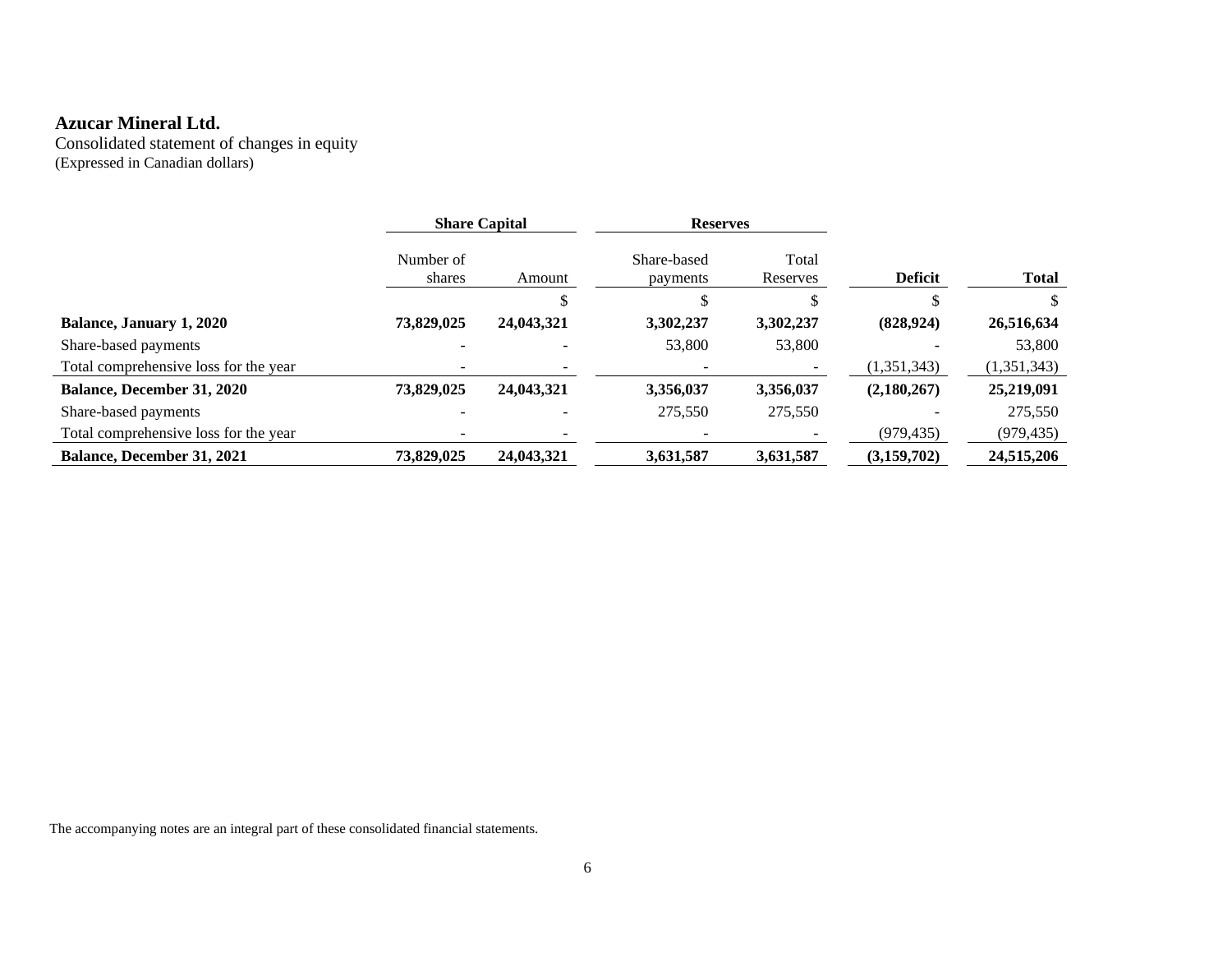# **1. Nature of Operations**

Azucar Minerals Ltd. (the "Company" or "Azucar") was incorporated on April 10, 2015 under the laws of the Province of British Columbia. The Company's business activity is the exploration of the El Cobre project in Veracruz, Mexico. The Company's common shares are traded on the TSX Venture Exchange ("TSX-V") under the symbol "AMZ". To date, the Company has not generated significant revenues from operations and is considered to be in the exploration stage. The address of the Company's registered and records office is Suite 1710 –1177 West Hastings Street, Vancouver, BC, Canada V6E 2L3.

# **2. Basis of Presentation**

### *(a) Statement of Compliance with International Financial Reporting Standards*

These consolidated financial statements have been prepared in accordance with International Financial Reporting Standards ("IFRS") as issued by the International Accounting Standards Board ("IASB") and interpretations of the International Financial Reporting Interpretations Committee ("IFRIC").

These consolidated financial statements have been prepared on a historical cost basis except financial instruments classified as fair value through profit or loss ("FVTPL") or fair value through other comprehensive income ("FVOCI") which are stated at their fair value. In addition, these consolidated financial statements have been prepared using the accrual basis of accounting, except for cash flow information.

#### *(b) Basis of preparation*

These consolidated financial statements have been prepared on the basis of IFRS standards that are effective as at December 31, 2021.

### *(c) Functional currency*

The functional and reporting currency of the Company and its subsidiaries is the Canadian dollar.

### *(d) Significant accounting judgments and estimates*

The preparation of these consolidated financial statements requires management to make judgments and estimates that affect the reported amounts of assets and liabilities at the date of the financial statements and reported amounts of expenses during the reporting period. Actual outcomes could differ from these judgments and estimates. The consolidated financial statements include judgments and estimates which, by their nature, are uncertain. The impacts of such judgments and estimates are pervasive throughout the consolidated financial statements and may require accounting adjustments based on future occurrences. Revisions to accounting estimates are recognized in the period in which the estimate is revised and the revision affects both current and future periods.

Significant assumptions about the future and other sources of judgments and estimates that management has made at the statement of financial position date, that could result in a material adjustment to the carrying amounts of assets and liabilities, in the event that actual results differ from assumptions made, relate to, but are not limited to, the following: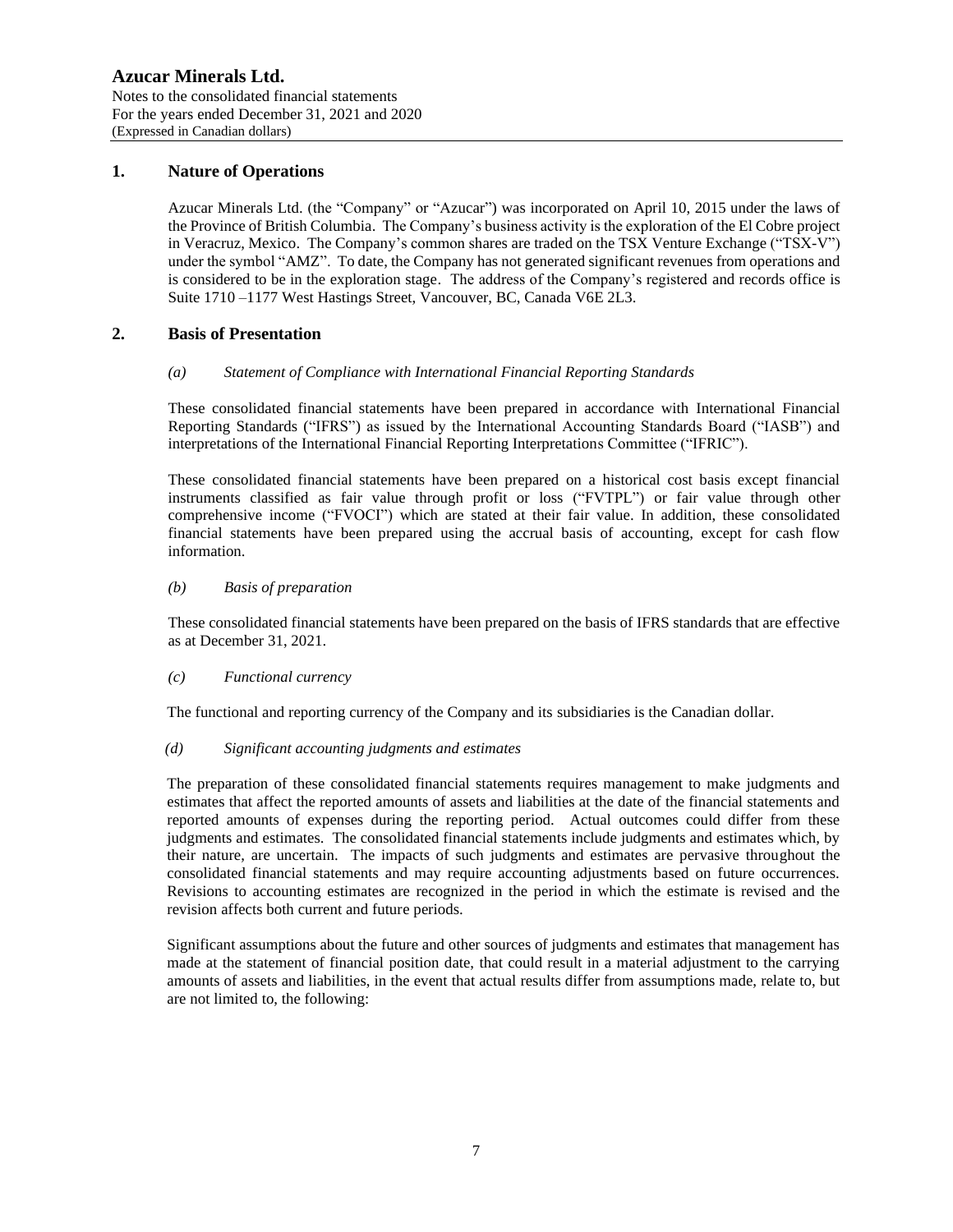#### **2. Basis of Presentation** *(Continued)*

#### *(d) Significant accounting judgments and estimates (Continued)*

#### Critical Judgments

o The analysis of the functional currency for each entity of the Company. In concluding that the Canadian dollar is the functional currency of the parent and its subsidiary companies, management considered the currency that mainly influences the cost of providing goods and services in each jurisdiction in which the Company operates. As no single currency was clearly dominant, the Company also considered secondary indicators including the currency in which funds from financing activities are denominated and the currency in which funds are retained.

#### **Estimates**

- o A global pandemic related to COVID-19 was declared in March 2020. The current and expected impacts on global commerce have been, and are anticipated to be, far-reaching. To date, there has been significant volatility in commodity prices and foreign exchange rates, restrictions on the conduct of business in many jurisdictions, including travel restrictions, and supply chain disruptions. There is significant ongoing uncertainty surrounding COVID-19 and the extent and duration of the impact that it may have;
- o The estimated useful lives of property and equipment which are included in the consolidated statement of financial position and the related depreciation included in the consolidated statement of comprehensive loss;
- o The value of the exploration and evaluation assets which are recorded in the consolidated statement of financial position;
- o The Company uses the Black-Scholes option pricing model to determine the fair value of options and finders' warrants in order to calculate share-based payments expense. Certain inputs into the model are estimates that involve considerable judgment and are or could be affected by significant factors that are out of the Company's control;
- o The assessment of indications of impairment of each exploration and evaluation asset and related determination of the net realizable value and impairment of those assets where applicable;

#### **3. Significant Accounting Policies**

#### (*a) Basis of consolidation*

These consolidated financial statements include the accounts of the Company and its wholly-owned subsidiaries as follows:

|                              | <b>Jurisdiction</b> | <b>Nature of operations</b> |
|------------------------------|---------------------|-----------------------------|
| Pangeon Holdings Ltd.        | Canada              | holding company (inactive)  |
| Minera Alondra, S.A. de C.V. | Mexico              | exploration company         |

Inter-company balances and transactions, including unrealized income and expenses arising from intercompany transactions, are eliminated in preparing the consolidated financial statements.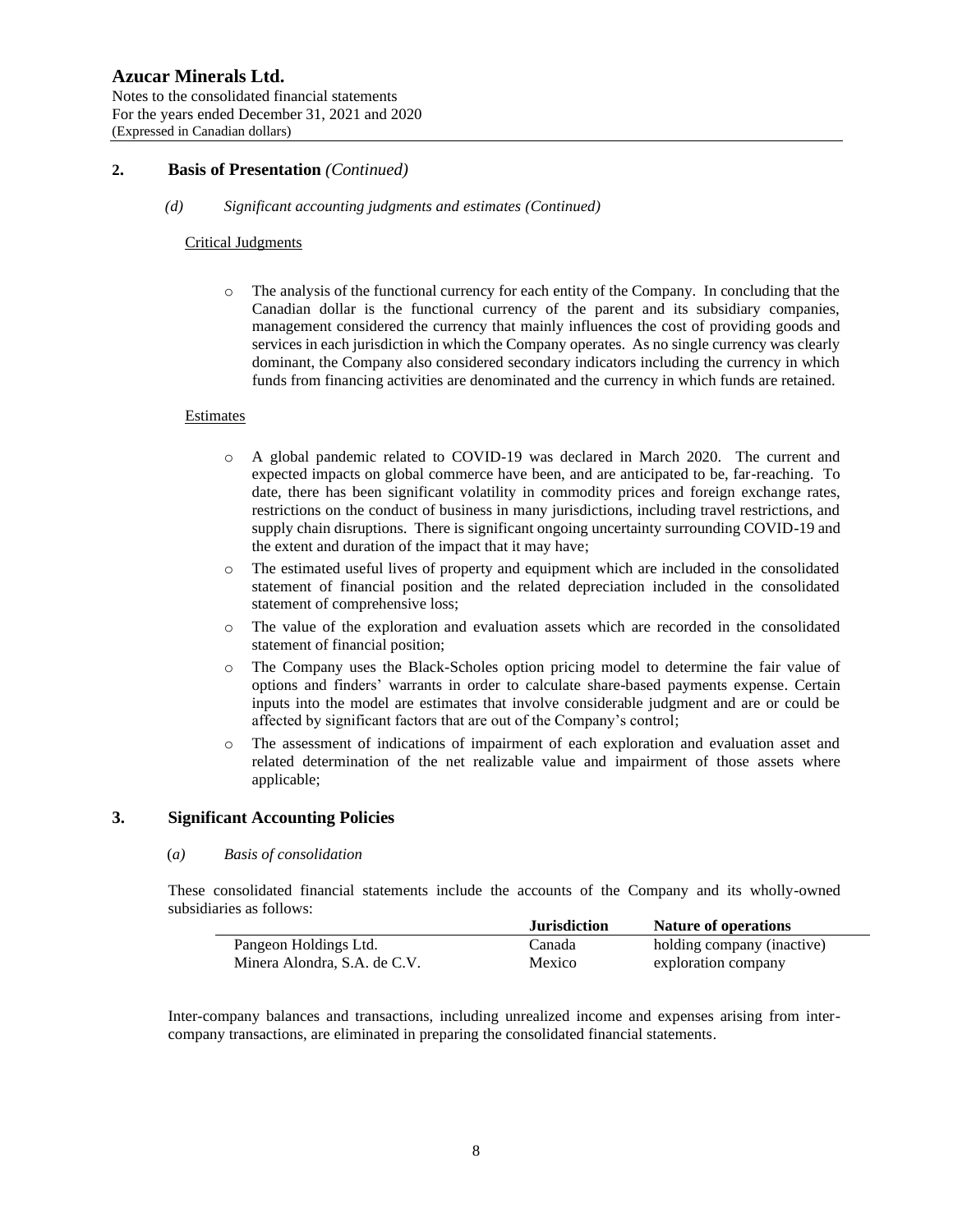### *(b) Foreign currencies*

Transactions in currencies other than the functional currency are recorded at the rates of exchange prevailing on dates of transactions. These consolidated financial statements are presented in Canadian dollars. The functional currency and reporting currency of the Company and its subsidiaries is the Canadian dollar. Accordingly, monetary assets and liabilities denominated in a foreign currency are translated at the exchange rate in effect at the statement of financial position date while non-monetary assets and liabilities denominated in a foreign currency are translated at historical rates. Revenue and expense items denominated in a foreign currency are translated at exchange rates prevailing when such items are recognized in the statement of comprehensive loss. Exchange gains or losses arising on translation of foreign currency items are included in profit or loss. Foreign exchange gains and losses resulting from the settlement of such transactions are recognized in profit or loss*.*

#### *(c) Financial instruments*

#### *Financial assets and liabilities*

A financial asset is classified as measured at: amortized cost, fair value through other comprehensive income (FVOCI), or fair value through profit or loss (FVTPL). The classification of financial assets is generally based on the business model in which a financial asset is managed and its contractual cash flow characteristics. Derivatives embedded in contracts where the host is a financial asset in the scope of the standard are never separated. Instead, the hybrid financial instrument as a whole is assessed for classification. The Company's financial assets consist primarily of cash and cash equivalents, and accounts receivable and are classified at amortized cost.

Financial liabilities comprise the Company's trade and other payables. Financial liabilities are initially recognized on the date they are originated and are derecognized when the contractual obligations are discharged or cancelled or expire. Trade and other payables are recognized initially at fair value and are subsequently measured at amortized cost using the effective interest method, when materially different from the initial amount. Fair value is determined based on the present value of future cash flow, discounted at the market rate of interest.

#### *Impairment of financial assets*

An 'expected credit loss' (ECL) model applies to financial assets measured at amortized cost, contract assets and debt investments at FVOCI, but not to investments in equity instruments. The Company's financial assets measured at amortized cost and subject to the ECL model include cash and cash equivalents, and accounts receivable.

#### *(d) Cash and cash equivalents*

Cash equivalents include term deposits with an original maturity of three months or less, or are readily convertible into a known amount of cash.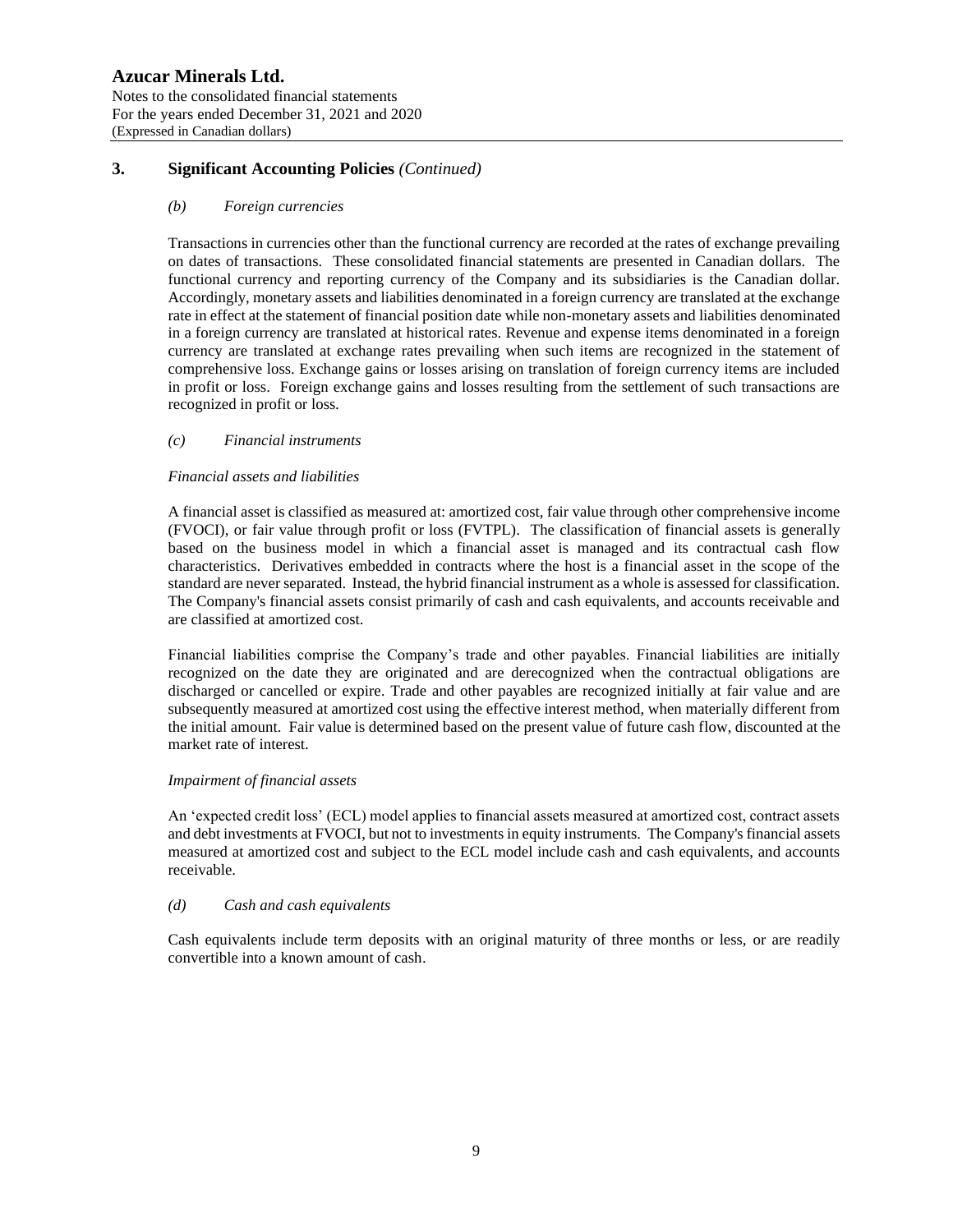#### *(e) Property and equipment*

Property and equipment are stated at cost less accumulated depreciation and impairment losses and are depreciated annually on a declining-balance basis at the following rates:

| Computer hardware | 30% |
|-------------------|-----|
| Computer software | 30% |
| Field equipment   | 20% |
| <b>Building</b>   | 10% |

#### *(f) Revenue recognition*

Revenue is recognized to the extent that it is probable that the economic benefits will flow to the Company and the revenue can be reliably measured. Revenue is measured at the fair value of the consideration received, excluding discounts, rebates and other sales tax or duty.

#### *Interest income*

Revenue is recognized as interest accrues on cash and cash equivalent balances.

#### *(g) Exploration and evaluation assets*

The Company is in the exploration stage with respect to its investment in exploration and evaluation assets and accordingly follows the practice of capitalizing all costs relating to the acquisition of, exploration for and development of mineral claims to which the Company has rights and crediting all proceeds received from farm-out arrangements or recovery of costs against the cost of the related claims. Acquisition costs include, but are not exclusive to land surface rights acquired. Deferred exploration costs include, but are not exclusive to geological, geophysical studies, annual mining taxes, exploratory drilling and sampling. At such time as commercial production commences, these costs will be charged to profit or loss on a unit-of-production method based on proven and probable reserves. The aggregate costs related to abandoned mineral claims are charged to profit or loss at the time of any abandonment or when it has been determined that there is evidence of an impairment

All capitalized exploration and evaluation expenditures are monitored for indications of impairment.

The Company considers the following facts and circumstances in determining if it should test exploration and evaluation assets for impairment:

- (i) the period for which the Company has the right to explore in the specific area has expired during the period or will expire in the near future, and is not expected to be renewed;
- (ii) substantive expenditure on further exploration for and evaluation of mineral resources in the specific area is neither budgeted nor planned;
- (iii) exploration for and evaluation of mineral resources in the specific area have not led to the discovery of commercially viable quantities of mineral resources and the entity has decided to discontinue such activities in the specific area; and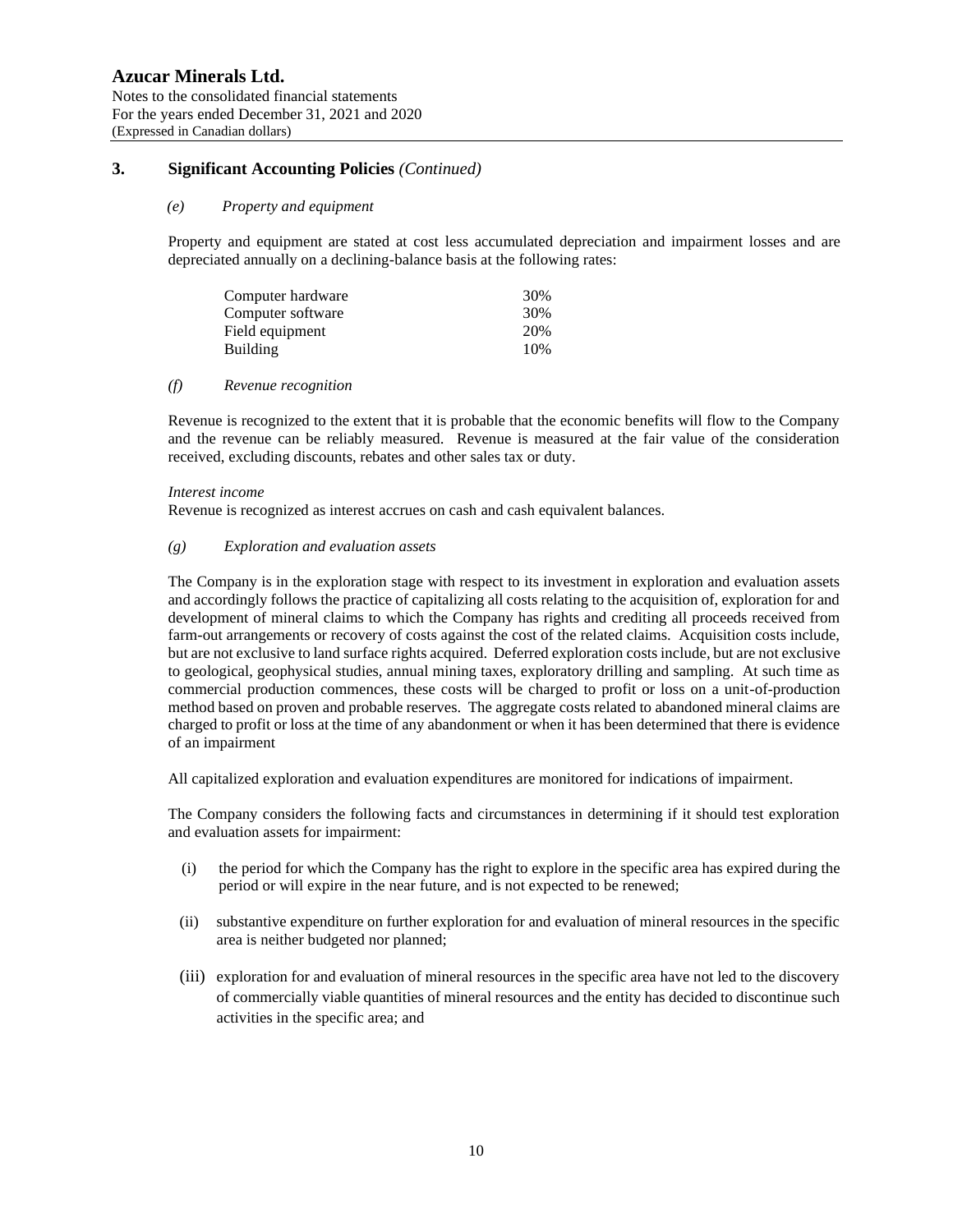#### *(g) Exploration and evaluation assets (Continued)*

(iv) sufficient data exists to indicate that, although a development in the specific area is likely to proceed, the carrying amount of the exploration and evaluation assets is unlikely to be recovered in full from successful development or by sale.

Where a potential impairment is indicated, assessments are performed for each area of interest. To the extent that deferred exploration expenditures are not expected to be recovered, an impairment is charged to profit or loss. Exploration areas where reserves have been discovered, but require major capital expenditure before production can begin, are continually evaluated to ensure that commercial quantities of reserves exist or to ensure that additional exploration work is underway as planned.

An impairment charge relating to an exploration and evaluation asset may be subsequently reversed when new exploration results or actual or potential proceeds on sale or farm-out of the property result in a revised estimate of the recoverable amount but only to the extent that this does not exceed the original carrying value of the property that would have resulted if no impairment had been recognized. General exploration costs in areas of interest in which the Company has not secured rights are expensed as incurred.

The recoverability of amounts shown for exploration and evaluation assets is dependent upon the discovery of economically recoverable reserves, the ability of the Company to obtain financing to complete development of the properties, and on future production or proceeds of disposition.

The Company recognizes costs recovered on exploration and evaluation assets in income when amounts received or receivable are in excess of the carrying amount.

Once the technical feasibility and commercial viability of the extraction of mineral resources in an area of interest are demonstrable, exploration and evaluation assets attributable to that area of interest are first tested for impairment and then reclassified to mining property and development assets within property and equipment.

#### *(h) Impairment of property and equipment*

Property and equipment are reviewed for impairment if there is any indication that the carrying amount may not be recoverable. If any such indication is present, the recoverable amount of the asset is estimated in order to determine whether impairment exists. Where the asset does not generate cash flows that are independent from other assets, the Company estimates the recoverable amount of the cash-generating unit to which the asset belongs.

An asset's recoverable amount is the higher of fair value less costs of disposal, and value in use. In assessing value in use, the estimated future cash flows are discounted to their present value, using a pre-tax discount rate that reflects current market assessments of the time value of money and the risks specific to the asset for which estimates of future cash flows have not been adjusted.

If the recoverable amount of an asset or cash generating unit is estimated to be less than its carrying amount, the carrying amount is reduced to the recoverable amount by way of recording an impairment charge to profit or loss. Where an impairment subsequently reverses, the carrying amount is increased to the revised estimate of recoverable amount but only to the extent that this does not exceed the carrying value that would have been determined if no impairment had previously been recognized.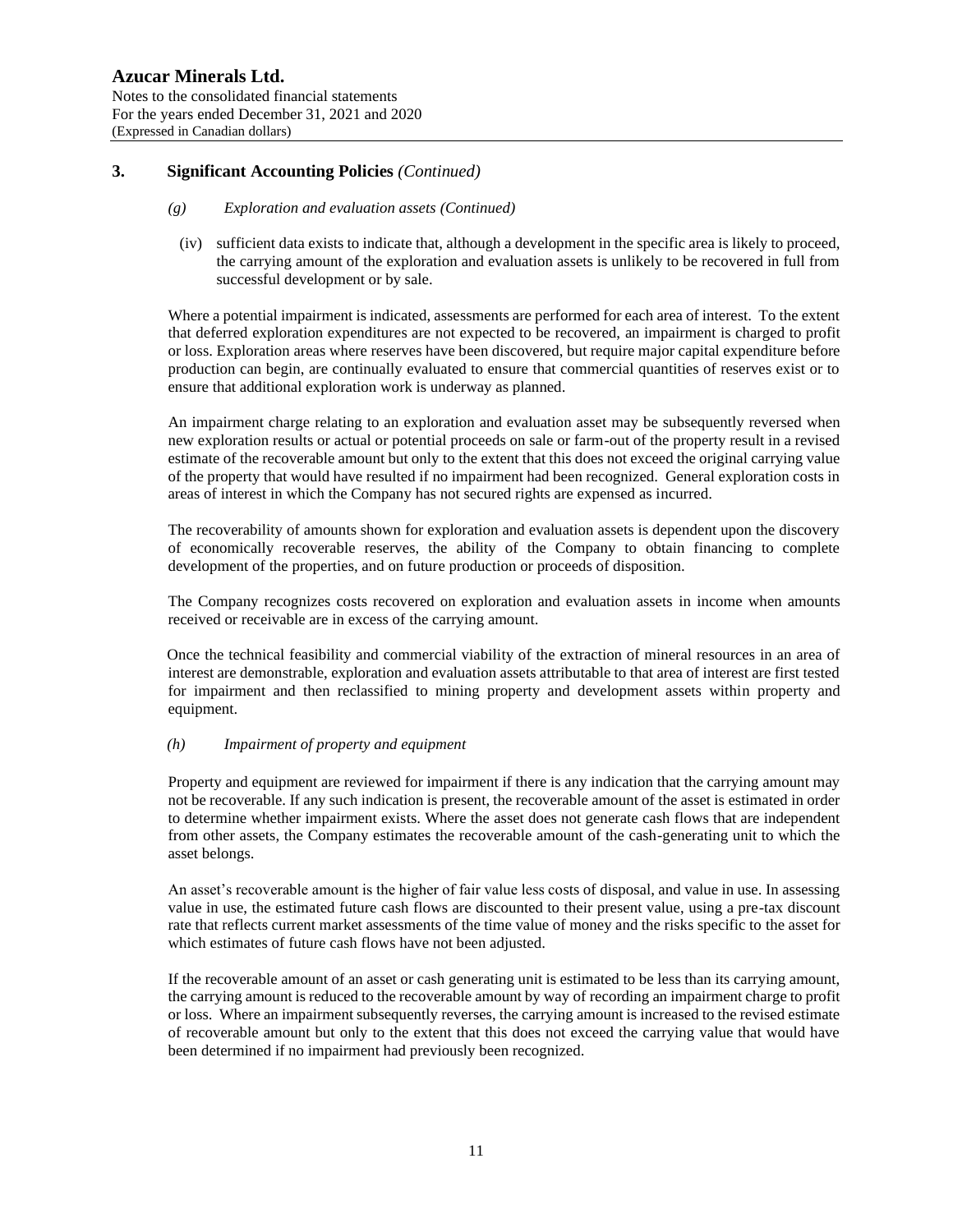#### *(i) Income taxes*

Income tax expense comprises current and deferred tax. Current tax and deferred tax are recognized in profit or loss except to the extent that it relates to items recognized directly in equity or in other comprehensive income.

Current tax is the expected tax payable or receivable on the taxable income or loss for the year, using tax rates enacted at the reporting date, and any adjustment to tax payable in respect of previous years.

Deferred tax is recognized in respect of temporary differences between the carrying amounts of assets and liabilities for financial reporting purposes and the amounts used for taxation purposes. Deferred tax is not recognized for the following temporary differences: the initial recognition of assets or liabilities in a transaction that is not a business combination and that affects neither accounting nor taxable profit or loss, and differences relating to investments in subsidiaries and jointly controlled entities to the extent that it is probable that they will not reverse in the foreseeable future. In addition, deferred tax is not recognized for taxable temporary differences arising on the initial recognition of goodwill. Deferred tax is measured at the tax rates that are expected to be applied to temporary differences when they reverse, based on the laws that have been enacted or substantively enacted by the reporting date.

Deferred tax assets and liabilities are offset if there is a legally enforceable right to offset current tax liabilities and assets, and they relate to income taxes levied by the same tax authority on the same taxable entity, or on different tax entities, but they intend to settle current tax liabilities and assets on a net basis or their tax assets and liabilities will be realized simultaneously.

A deferred tax asset is recognized for unused tax losses, tax credits and deductible temporary differences, to the extent that it is probable that future taxable profits will be available against which they can be utilized.

#### *(j) Share-based payments*

The Company's stock option plan allows Company employees, directors, officers and consultants to acquire shares of the Company. The fair value of options granted is recognized as share-based payment expense with a corresponding increase in reserves. An individual is classified as an employee when the individual is an employee for legal or tax purposes (direct employee) or provides services similar to those performed by a direct employee.

Fair value is measured at grant date, and each tranche is recognized using the graded vesting method over the period during which the options vest. The fair value of the options granted is measured using the Black-Scholes option pricing model, taking into account the terms and conditions upon which the options were granted. At each financial position reporting date, the amount recognized as an expense is adjusted to reflect the actual number of stock options that are expected to vest. In situations where equity instruments are issued to consultants and some or all of the goods or services received by the entity as consideration cannot be specifically identified, they are measured at the fair value of the share-based payment. Otherwise, sharebased payments are measured at the fair value of goods or services received.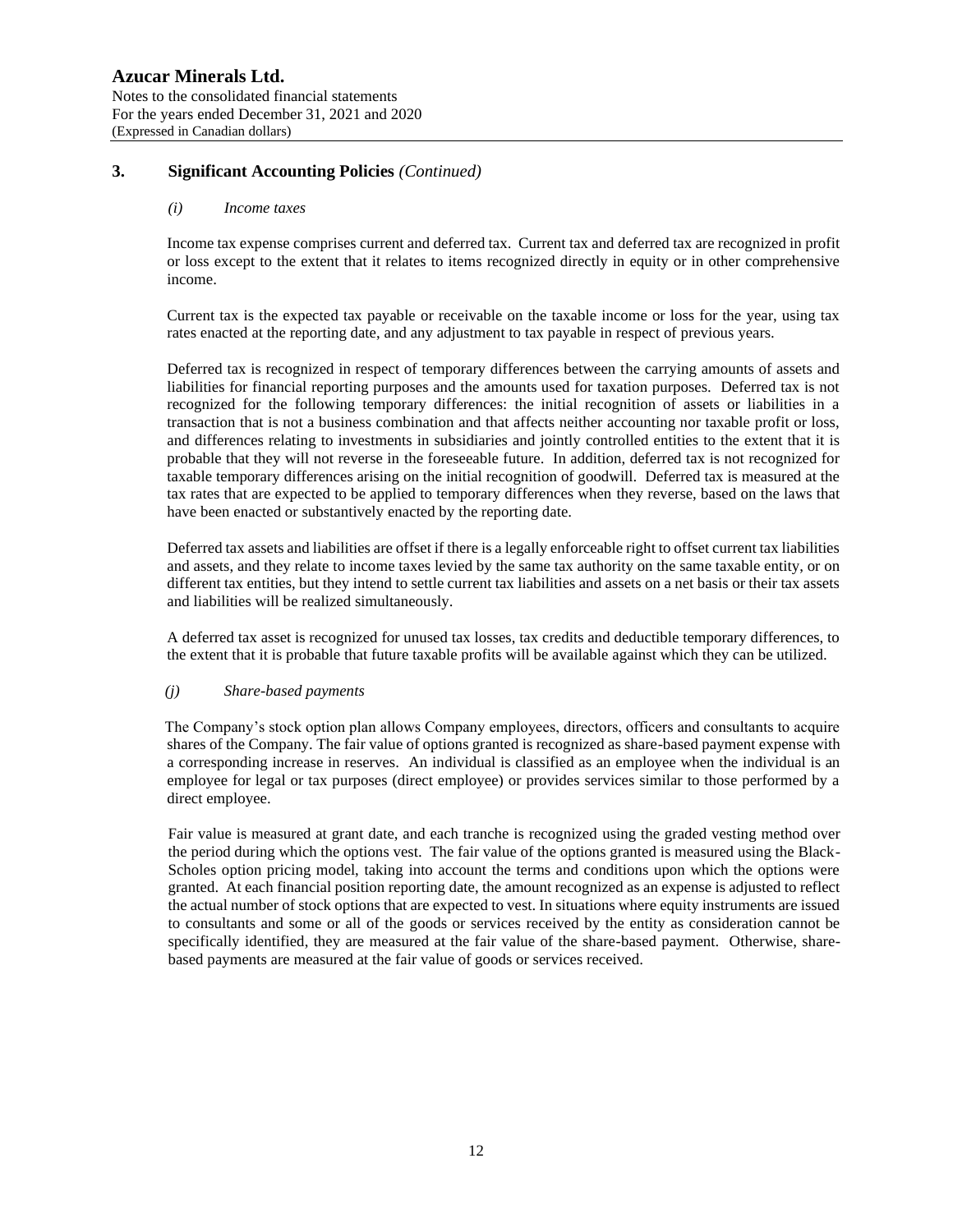#### *(k) Share capital*

Proceeds from the exercise of stock options and warrants are recorded as share capital in the amount for which the option or warrant enabled the holder to purchase a share in the Company, in addition to the proportionate amount of reserves originally created at the issuance of the stock options or warrants. Share capital issued for non-monetary consideration is valued at the closing market price at the date of issuance. The proceeds from the issuance of units are allocated between common shares and common share purchase warrants based on the residual value method. Under this method, the proceeds are allocated to common shares based on the fair value of a common share at the announcement date of the unit offering and any residual remaining is allocated to common share purchase warrants.

#### *(l) Reclamation and closure cost obligations*

Decommissioning and restoration provisions are recorded when a present legal or constructive obligation exists as a result of past events where it is probable that an outflow of resources embodying economic benefits will be required to settle the obligation, and a reliable estimate of the amount of the obligation can be made.

The amount recognized as a provision is the best estimate of the consideration required to settle the present obligation at the reporting date, taking into account the risks and uncertainties surrounding the obligation and discount rates. Where a provision is measured using the cash flows estimated to settle the present obligation, its carrying amount is the present value of those cash flows discounted for the market discount rate.

Over time the discounted liability is increased for the changes in the present value based on the current market discount rates and liability risks. When some or all of the economic benefits required to settle a provision are expected to be recovered from a third party, a receivable is recognized as an asset if it is virtually certain that reimbursement will be received and the amount receivable can be measured reliably.

When the Company enters into an option agreement on its exploration and evaluations assets, as part of the option agreement, responsibility for any reclamation and remediation becomes the responsibility of the optionee.

#### *(m) Net loss per share*

The Company presents the basic and diluted net loss per share data for its common shares, calculated by dividing the net loss attributable to common shareholders of the Company by the weighted average number of common shares outstanding during the period. Diluted net earnings per share is determined by adjusting the net earnings attributable to common shareholders and the weighted average number of common shares outstanding for the effects of all dilutive potential common shares. Outstanding stock options and share purchase warrants that would potentially dilute basic loss per share have not been included in the computation of diluted loss per share because to do so would be anti-dilutive.

#### *(n) Leases*

At inception of a contract, the Company assesses whether a contract is, or contains, a lease. A contract is, or contains, a lease if the contract conveys the right to control the use of an identified asset for a period of time in exchange for consideration. The Company assesses whether the contract involves the use of an identified asset, whether the right to obtain substantially all of the economic benefits from use of the asset during the term of the arrangement exists, and if the Company has the right to direct the use of the asset. At inception or on reassessment of a contract that contains a lease component, the Company allocates the consideration in the contract to each lease component on the basis of their relative standalone prices.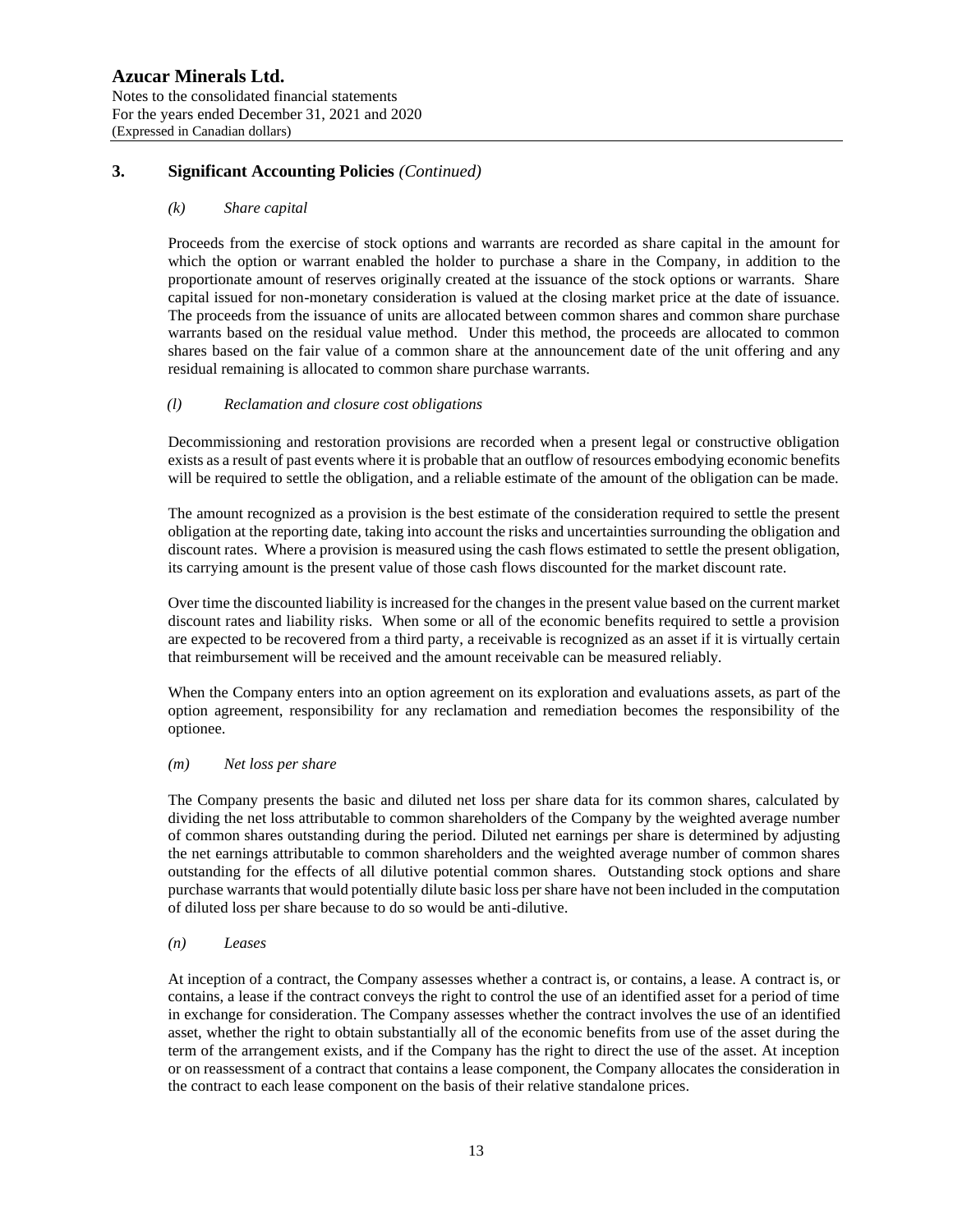#### *(n) Leases (Continued)*

As a lessee, the Company recognizes a right-of-use asset and a lease liability at the commencement date of a lease. The right-of-use asset is initially measured at cost, which is comprised of the initial amount of the lease liability adjusted for any lease payments made at or before the commencement date, plus any decommissioning and restoration costs, less any lease incentives received.

The right-of-use asset is subsequently depreciated using the straight line method from the commencement date to the earlier of the end of the lease term, or the end of the useful life of the asset. In addition, the rightof-use asset may be reduced due to impairment losses, if any, and adjusted for certain remeasurements of the lease liability.

A lease liability is initially measured at the present value of the lease payments that are not paid at the commencement date, discounted by the interest rate implicit in the lease, or if that rate cannot be readily determined, the incremental borrowing rate. Lease payments included in the measurement of the lease liability are comprised of:

- fixed payments, including in-substance fixed payments, less any lease incentives receivable;
- variable lease payments that depend on an index or a rate, initially measured using the index or rate as at the commencement date;
- amounts expected to be payable under a residual value guarantee;
- exercise prices of purchase options if the Company is reasonably certain to exercise that option; and
- payments of penalties for terminating the lease, if the lease term reflects the lessee exercising an option to terminate the lease.

The lease liability is measured at amortized cost using the effective interest method. It is remeasured when there is a change in future lease payments arising from a change in an index or rate, or if there is a change in the estimate or assessment of the expected amount payable under a residual value guarantee, purchase, extension or termination option. Variable lease payments not included in the initial measurement of the lease liability are charged directly to profit or loss.

The Company has elected not to recognize right-of-use assets and lease liabilities for short-term leases that have a lease term of 12 months or less and leases of low-value assets. The lease payments associated with these leases are charged directly to profit or loss on a straight-line basis over the lease term.

#### *(o) Standards issued or amended but not yet effective*

The Company has not applied the following revised IFRS that has been issued but was not yet effective at December 31, 2021. This accounting standard is not currently expected to have a significant effect on the Company's accounting policies or financial statements.

IAS 16, Property, *Plant and Equipment - Proceeds before Intended Use* (effective January 1, 2022). The amendment prohibits deducting from the cost of property, plant and equipment amounts received from selling items produced while preparing the asset for its intended use. Instead, a company will recognize such sale proceeds and related cost in profit or loss.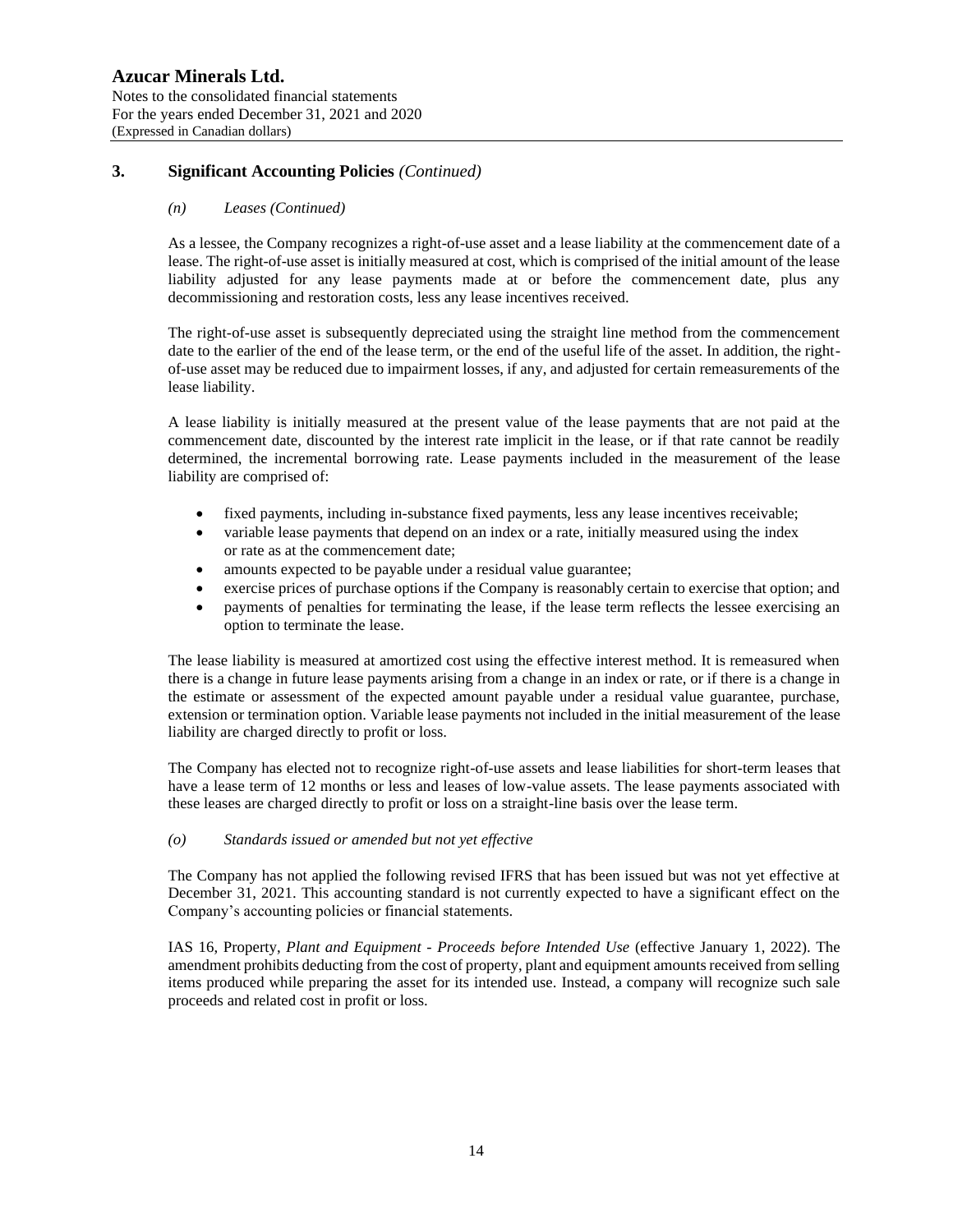# **Azucar Minerals Ltd.** Notes to the consolidated financial statements For the years ended December 31, 2021 and 2020 (Expressed in Canadian dollars)

# **4. Accounts Receivable and Prepaid Expenses**

Accounts receivable and prepaid expenses consist of the following:

|                     | December 31, | December 31. |
|---------------------|--------------|--------------|
|                     | 2021         | 2020         |
|                     |              |              |
| Accounts receivable | 30,351       | 65,519       |
| Prepaid expenses    | 29,733       | 46,302       |
|                     | 60,085       | 11,821       |

At December 31, 2021, the Company has recorded value added taxes of \$168,934 (2020 - \$197,129) included in exploration and evaluation assets.

# **5. Property and Equipment**

|                                 | Computer | Computer | Field     |                 |              |
|---------------------------------|----------|----------|-----------|-----------------|--------------|
|                                 | hardware | software | equipment | <b>Building</b> | <b>Total</b> |
|                                 | \$       | \$       | \$        | \$              | \$           |
| Cost                            |          |          |           |                 |              |
| <b>December 31, 2020</b>        | 4,781    | 26,006   | 39,582    | 118,420         | 188,789      |
| <b>Additions</b>                |          |          |           |                 |              |
| <b>December 31, 2021</b>        | 4,781    | 26,006   | 39,582    | 118,420         | 188,789      |
|                                 |          |          |           |                 |              |
| <b>Accumulated depreciation</b> |          |          |           |                 |              |
| <b>December 31, 2020</b>        | 2,387    | 8,532    | 17,132    | 5,921           | 33,972       |
| Depreciation                    | 718      | 5,242    | 4.490     | 11,250          | 21,700       |
| <b>December 31, 2021</b>        | 3,105    | 13,774   | 21,622    | 17,171          | 55,672       |
|                                 |          |          |           |                 |              |
| <b>Carrying amounts</b>         |          |          |           |                 |              |
| December 31, 2020               | 2,394    | 17,474   | 22,450    | 112,499         | 154,817      |
| <b>December 31, 2021</b>        | 1,676    | 12,232   | 17,960    | 101,249         | 133,117      |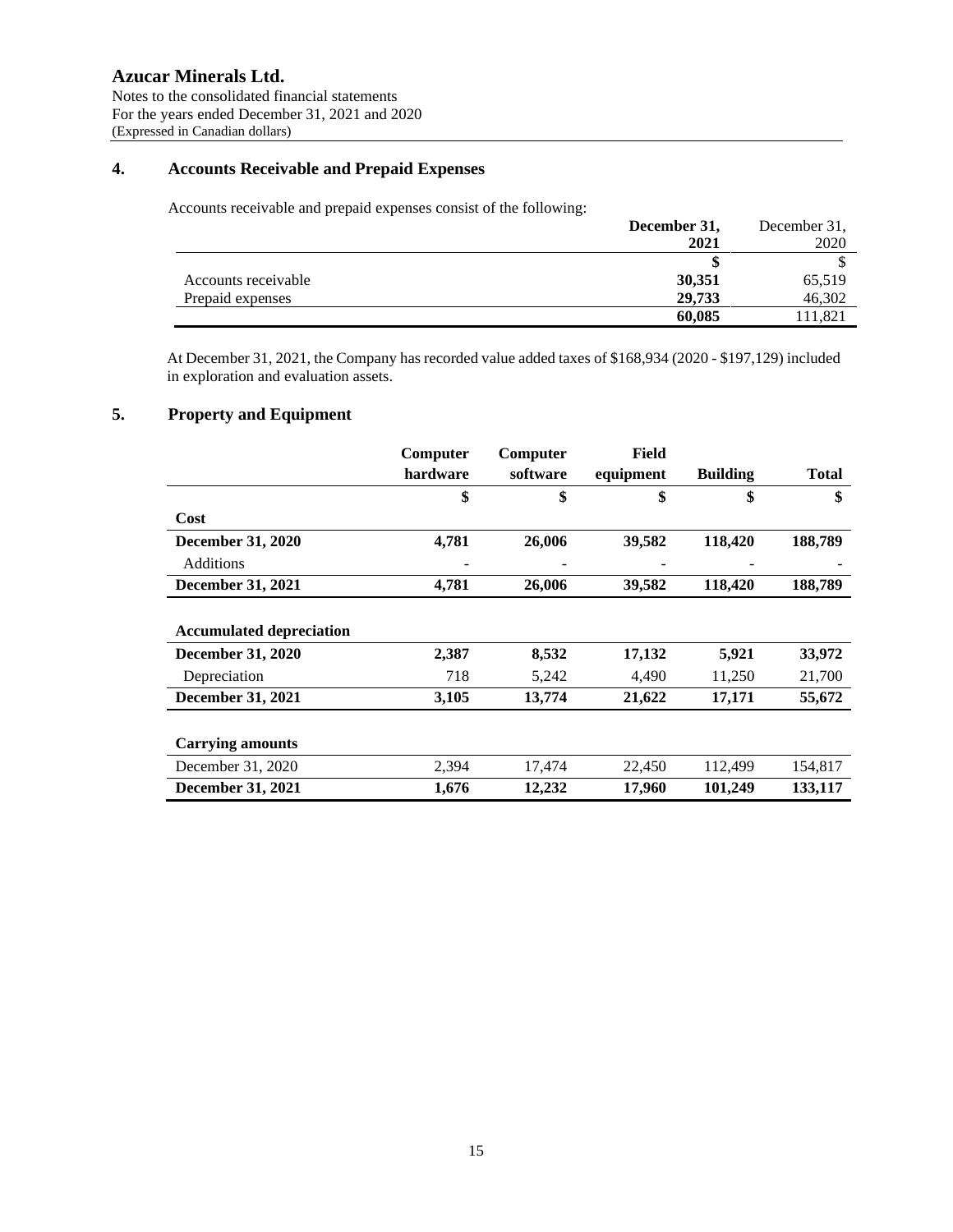# **Azucar Minerals Ltd.**

Notes to the consolidated financial statements For the years ended December 31, 2021 and 2020 (Expressed in Canadian dollars)

# **5. Property and Equipment** *(Continued)*

|                                 | Computer | Computer | Field     |                 |              |
|---------------------------------|----------|----------|-----------|-----------------|--------------|
|                                 | hardware | software | equipment | <b>Building</b> | <b>Total</b> |
|                                 | \$       | \$       | \$        | \$              | \$           |
| Cost                            |          |          |           |                 |              |
| <b>December 31, 2019</b>        | 4,781    | 26,006   | 39,582    | 118,420         | 188,789      |
| <b>Additions</b>                |          |          |           |                 |              |
| <b>December 31, 2020</b>        | 4,781    | 26,006   | 39,582    | 118,420         | 188,789      |
|                                 |          |          |           |                 |              |
| <b>Accumulated depreciation</b> |          |          |           |                 |              |
| <b>December 31, 2019</b>        | 1,361    | 1,043    | 11,520    |                 | 13,924       |
| Depreciation                    | 1,026    | 7,489    | 5,612     | 5,921           | 20,048       |
| <b>December 31, 2020</b>        | 2,387    | 8,532    | 17,132    | 5,921           | 33,972       |
|                                 |          |          |           |                 |              |
| <b>Carrying amounts</b>         |          |          |           |                 |              |
| December 31, 2019               | 3,420    | 24,963   | 28,062    | 118,420         | 174,865      |
| <b>December 31, 2020</b>        | 2,394    | 17,474   | 22,450    | 112,499         | 154,817      |

# **6. Exploration and Evaluation Assets**

| <b>Exploration and evaluation assets - El Cobre</b> | \$         |
|-----------------------------------------------------|------------|
| <b>Acquisition costs:</b>                           |            |
| <b>Opening balance – December 31, 2020</b>          | 1,539,062  |
| Additions                                           |            |
| Closing balance – December 31, 2021                 | 1,539,062  |
| Deferred exploration costs:                         |            |
| <b>Opening balance - December 31, 2020</b>          | 19,586,838 |
| Costs incurred during the year:                     |            |
| Drilling and related costs                          | 314,021    |
| Professional/technical fees                         | 54,446     |
| Claim maintenance/lease costs                       | 93,926     |
| Geochemical, metallurgy                             | 103,184    |
| Technical studies                                   |            |
| Travel and accommodation                            | 73,539     |
| Geology, geophysics, exploration                    | 370,893    |
| Supplies and miscellaneous                          | 27,399     |
| Environmental                                       | 19,215     |
| Value-added tax                                     | 168,934    |
| Total deferred exploration costs during the year    | 1,225,557  |
| Closing balance – December 31, 2021                 | 20,812,395 |
| <b>Total exploration and evaluation assets</b>      | 22,351,457 |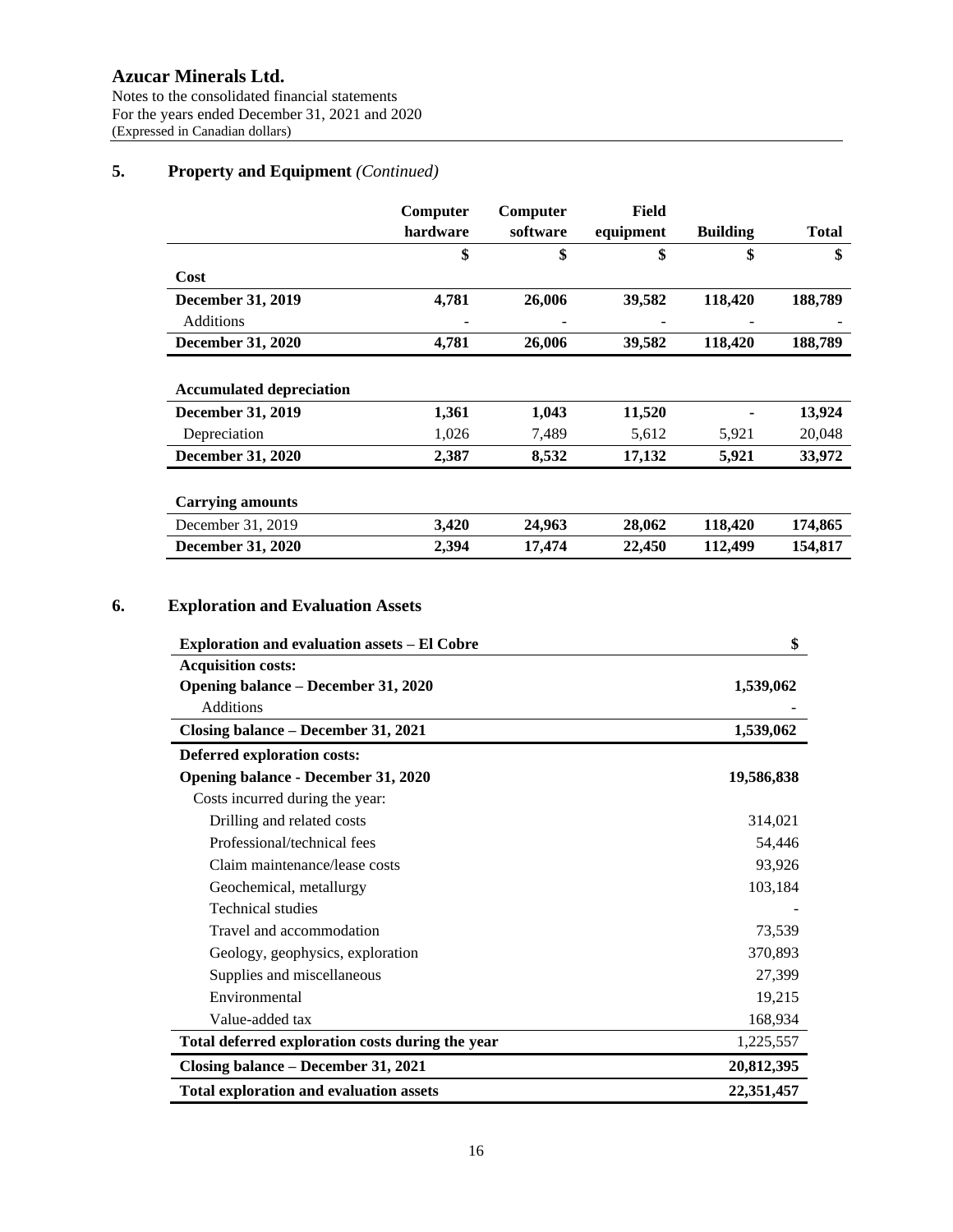# **Azucar Minerals Ltd.** Notes to the consolidated financial statements For the years ended December 31, 2021 and 2020 (Expressed in Canadian dollars)

# **6. Exploration and Evaluation Assets** *(Continued)*

| <b>Exploration and evaluation assets - El Cobre</b> | \$         |
|-----------------------------------------------------|------------|
| <b>Acquisition costs:</b>                           |            |
| <b>Opening balance – December 31, 2019</b>          | 1,539,062  |
| <b>Additions</b>                                    |            |
| Closing balance - December 31, 2020                 | 1,539,062  |
| Deferred exploration costs:                         |            |
| <b>Opening balance - December 31, 2019</b>          | 17,340,679 |
| Costs incurred during the year:                     |            |
| Drilling and related costs                          | 904,516    |
| Professional/technical fees                         | 41,939     |
| Claim maintenance/lease costs                       | 93,585     |
| Geochemical, metallurgy                             | 114,476    |
| Technical studies                                   | 31,620     |
| Travel and accommodation                            | 146,570    |
| Geology, geophysics, exploration                    | 657,283    |
| Supplies and miscellaneous                          | 54,554     |
| Environmental                                       | 4,487      |
| Value-added tax                                     | 197,129    |
| Total deferred exploration costs during the year    | 2,246,159  |
| Closing balance - December 31, 2020                 | 19,586,838 |
| <b>Total exploration and evaluation assets</b>      | 21,125,900 |

The following is a description of the Company's property interest and related spending commitments:

### *(a) El Cobre*

The Company owns a 100% interest in the El Cobre property located in the state of Veracruz, Mexico.

# **7. Share Capital and Reserves**

#### *(a) Authorized share capital*

At December 31, 2021, the Company's authorized share capital consisted of an unlimited number of common shares. The common shares do not have a par value. All issued shares are fully paid.

#### *(b) Issuance of common shares in 2021 and 2020*

There was no share issuance during the years-ended December 31, 2021 and 2020.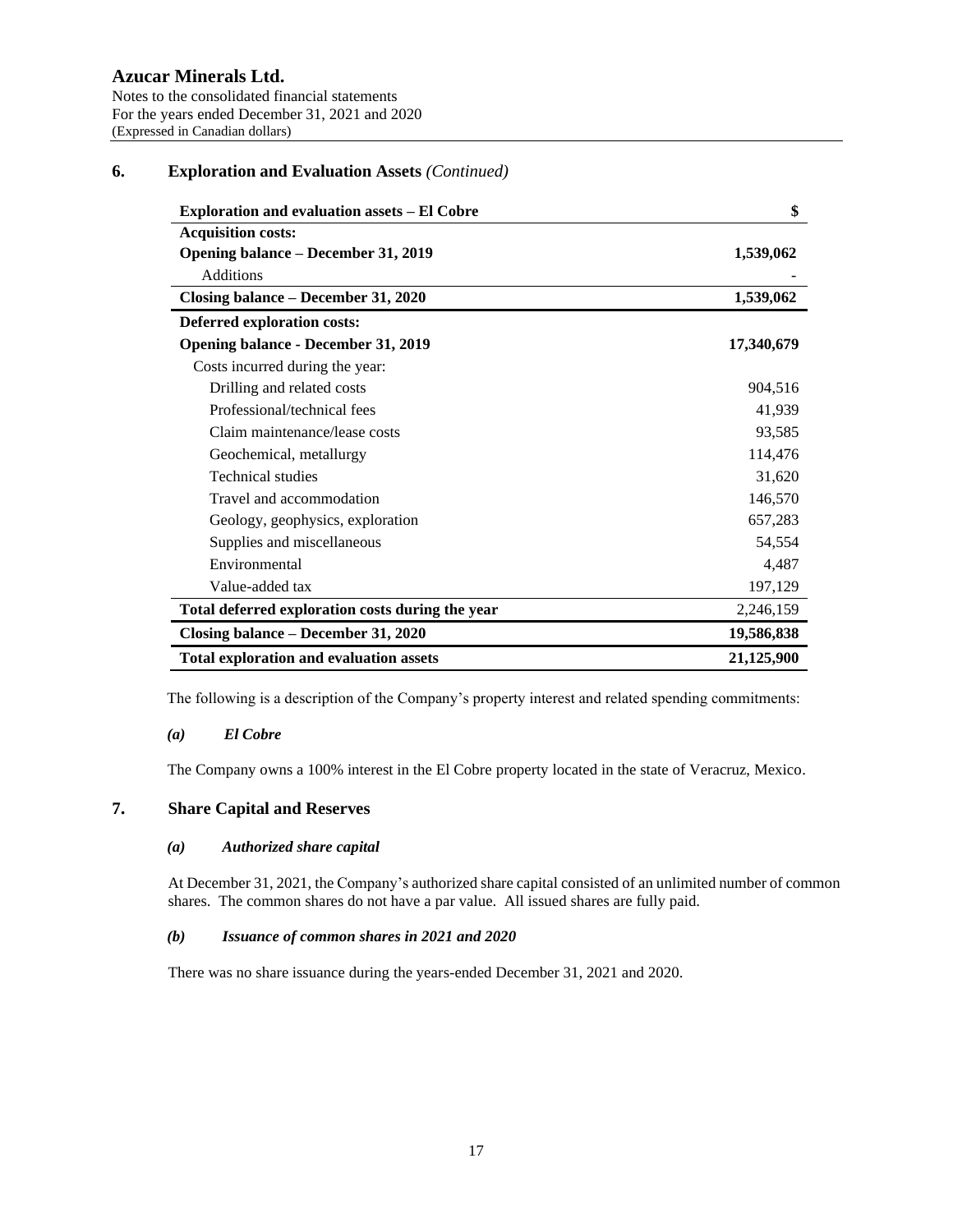# **7. Share Capital and Reserves** *(Continued)*

#### *(c) Warrants*

The continuity of warrants for the years ended December 31, 2021 and 2020 are as follows:

|                      | <b>Exercise</b> | December 31, |                          |                  |                | December 31,  |
|----------------------|-----------------|--------------|--------------------------|------------------|----------------|---------------|
| <b>Expiry date</b>   | Price           | 2019         | <b>Issued</b>            | <b>Exercised</b> | <b>Expired</b> | 2020 and 2021 |
| March 27, 2020       | \$1.41          | 1,999,995    | $\overline{\phantom{0}}$ |                  | (1,999,995)    |               |
| Warrants outstanding |                 |              |                          |                  |                |               |
| and exercisable      |                 | 1,999,995    | ۰                        | ۰                | (1,999,995)    |               |
| Weighted average     |                 |              |                          |                  |                |               |
| exercise price       |                 | \$1.41       | $\overline{\phantom{0}}$ |                  | \$1.41         |               |

#### *(d) Stock option plan*

The Company's stock option plan permits the issuance of options to acquire up to a maximum of 10% of the Company's issued common shares. Stock options issued to any consultant or person providing investor relations services cannot exceed 2% of the issued and outstanding common shares in any twelve month period. At December 31, 2021, the Company may reserve up to 1,056,903 shares that may be granted as stock options. The exercise price of any option cannot be less than the volume weighted average trading price of the shares for the five trading days immediately preceding the date of the grant. The maximum term of all options is ten years. The Board of Directors determines the term of the option and the time during which any options may vest. Options granted to consultants or persons providing investor relations services shall vest in stages with no more than 25% of such option being exercisable in any three month period. All options granted during the year ended December 31, 2021 vested on the grant date.

The continuity of stock options for the years ended December 31, 2021 and 2020 are as follows:

| <b>Expiry date</b>                     | <b>Exercise</b><br>price | December 31,<br>2020         | <b>Granted</b> | <b>Exercised</b>         | Expired/<br>cancelled | December 31,<br>2021 |
|----------------------------------------|--------------------------|------------------------------|----------------|--------------------------|-----------------------|----------------------|
| April 28, 2021                         | \$ 0.60                  | 3,584,200                    |                |                          | (3,584,200)           |                      |
|                                        |                          |                              |                | $\overline{\phantom{a}}$ |                       |                      |
| June 4, 2021                           | \$0.29                   | 493,000                      |                |                          | (493,000)             |                      |
| July 7, 2021                           | \$0.34                   | 967,800                      |                |                          | (967, 800)            |                      |
| February 28, 2022                      | \$0.36                   | 515,000                      |                |                          | (115,000)             | 400,000              |
| May 9, 2022                            | \$0.11                   | 425,000                      |                |                          |                       | 425,000              |
| December 17, 2022                      | \$0.16                   | 465,000                      |                |                          | (85,000)              | 380,000              |
| May 11, 2023                           | \$0.12                   | $\overline{\phantom{a}}$     | 3,984,200      |                          | (440,000)             | 3,544,200            |
| June 14, 2023                          | \$0.13                   | $\overline{\phantom{a}}$     | 413,000        |                          | (30,000)              | 383,000              |
| July 8, 2023                           | \$0.11                   | $\overline{\phantom{a}}$     | 793,800        |                          |                       | 793,800              |
| February 28, 2024                      | \$0.09                   | $\qquad \qquad \blacksquare$ | 400,000        |                          |                       | 400,000              |
| Options outstanding<br>and exercisable |                          | 6,450,000                    | 5,591,000      |                          | (5,715,000)           | 6,326,000            |
| Weighted average                       |                          |                              |                |                          |                       |                      |
| exercise price                         |                          | \$ 0.45                      | \$0.12         |                          | \$0.48                | \$0.13               |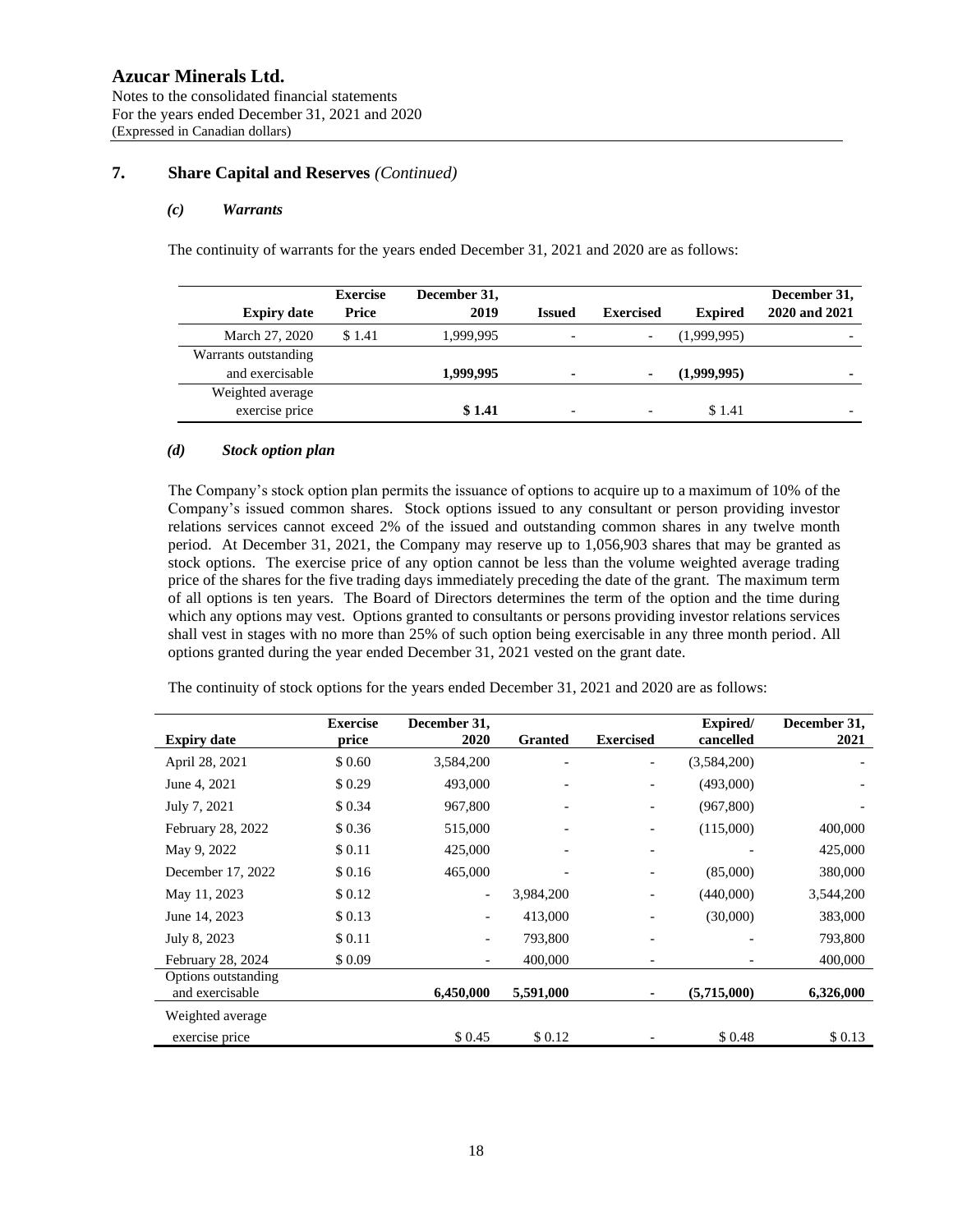# **Azucar Minerals Ltd.**

Notes to the consolidated financial statements For the years ended December 31, 2021 and 2020 (Expressed in Canadian dollars)

# **7. Share Capital and Reserves** *(Continued)*

| <b>Expiry date</b>                     | <b>Exercise</b><br>price | December 31,<br>2019     | <b>Granted</b> | <b>Exercised</b> | Expired/<br>cancelled | December 31,<br>2020 |
|----------------------------------------|--------------------------|--------------------------|----------------|------------------|-----------------------|----------------------|
| April 30, 2020                         | \$0.73                   | 300,000                  |                |                  | (300,000)             |                      |
| December 15, 2020                      | \$0.39                   | 330,000                  |                |                  | (330,000)             |                      |
| April 28, 2021                         | \$0.60                   | 3,934,200                |                |                  | (350,000)             | 3,584,200            |
| June 4, 2021                           | \$0.29                   | 553,000                  |                |                  | (60,000)              | 493,000              |
| July 7, 2021                           | \$0.34                   | 967,800                  |                |                  |                       | 967,800              |
| February 28, 2022                      | \$0.36                   | 515,000                  |                |                  |                       | 515,000              |
| May 9, 2022                            | \$0.11                   | $\overline{\phantom{a}}$ | 425,000        |                  |                       | 425,000              |
| December 17, 2022                      | \$0.16                   | $\overline{\phantom{a}}$ | 465,000        |                  |                       | 465,000              |
| Options outstanding<br>and exercisable |                          | 6.600.000                | 890,000        | $\sim$           | (1,040,000)           | 6,450,000            |
| Weighted average                       |                          |                          |                |                  |                       |                      |
| exercise price                         |                          | \$0.51                   | \$0.14         |                  | \$0.55                | \$0.45               |

#### *(d) Stock option plan (Continued)*

The fair value of the options granted during the year ended December 31, 2021, was estimated on the grant date using the Black-Scholes option pricing model with the following weighted average assumptions:

| Risk-free interest rate                | $0.36\%$   |
|----------------------------------------|------------|
| Expected life                          | 2.04 years |
| Expected volatility                    | 79.60%     |
| Expected dividend yield                | Nil        |
| Weighted average fair value per option | \$0.05     |

The fair value of the options granted during the year ended December 31, 2020, was estimated on the grant date using the Black-Scholes option pricing model with the following weighted average assumptions:

| Risk-free interest rate                | 0.25%   |
|----------------------------------------|---------|
| Expected life                          | 2 years |
| Expected volatility                    | 80.34%  |
| Expected dividend yield                | Nil     |
| Weighted average fair value per option | \$0.06  |

During the year ended December 31, 2021, the Company recognized share-based payments expenses of \$275,550 (2020 - \$53,800) associated with the vesting of stock options granted.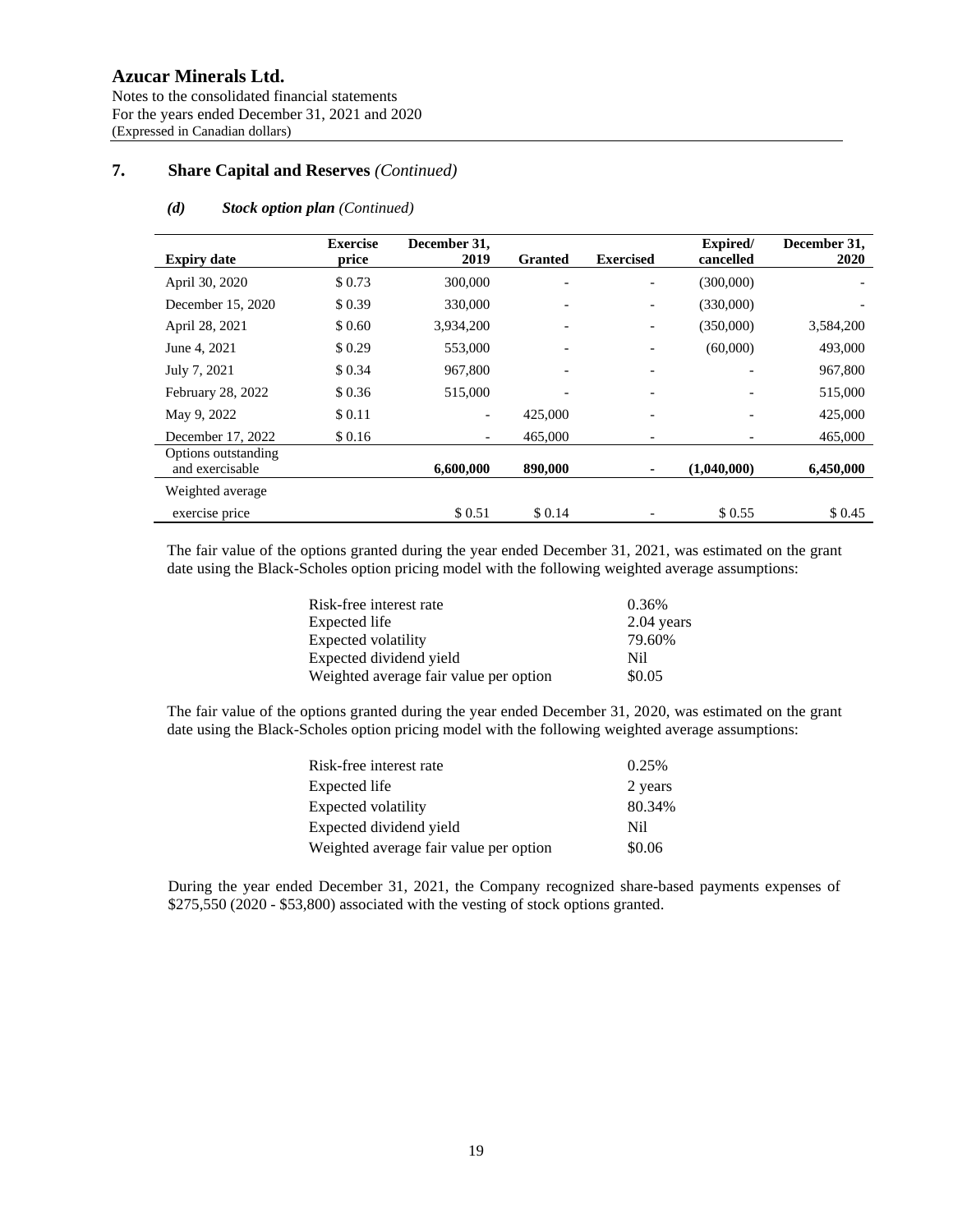# **8. Related Party Transactions and Balances**

#### *(a) Compensation of key management personnel*

Key management personnel include these persons having the authority and responsibility for planning, directing and controlling the activities of the Company as a whole. Key management includes members of the Board, the President and Chief Executive Officer, the Chief Financial Officer and the Executive Vice President. These amounts are included within administrative services fee expense. The aggregate value of compensation to key management personnel was as follows:

|                       | December 31, | December 31, |
|-----------------------|--------------|--------------|
|                       | 2021         | 2020         |
|                       |              |              |
| Management fees $(1)$ | 284,717      | 607,200      |
| Share-based payments  | 220,750      | 38,100       |
|                       | 505,467      | 645.300      |

(1) Management fees are recorded within Administrative services fees.

#### *(b) Other related party transactions*

#### **Administrative Services Agreement**

The Company paid administrative services fees of \$412,812 (2020 - \$927,472) to Almaden Minerals Ltd. ("Almaden") pursuant to an Administrative Services Agreement dated May 15, 2015, under which Almaden provides the Company with office space, executive management, marketing support, technical oversight, and financial/corporate secretary duties, amongst other administrative services.

Almaden and the Company are considered related parties through common officers.

At December 31, 2021, included in trade and other payables is \$15,063 (December 31, 2020 - \$81,623) due to Almaden.

#### **Other**

At December 31, 2021, the Company accrued \$81,309 (December 31, 2020 - \$460,463) payable to Almadex Minerals Ltd. ("Almadex") for drilling services in Mexico included in exploration and evaluation assets.

Almadex and the Company are considered related parties through common officers.

Amounts owing to related parties are unsecured, non-interest bearing and due on demand.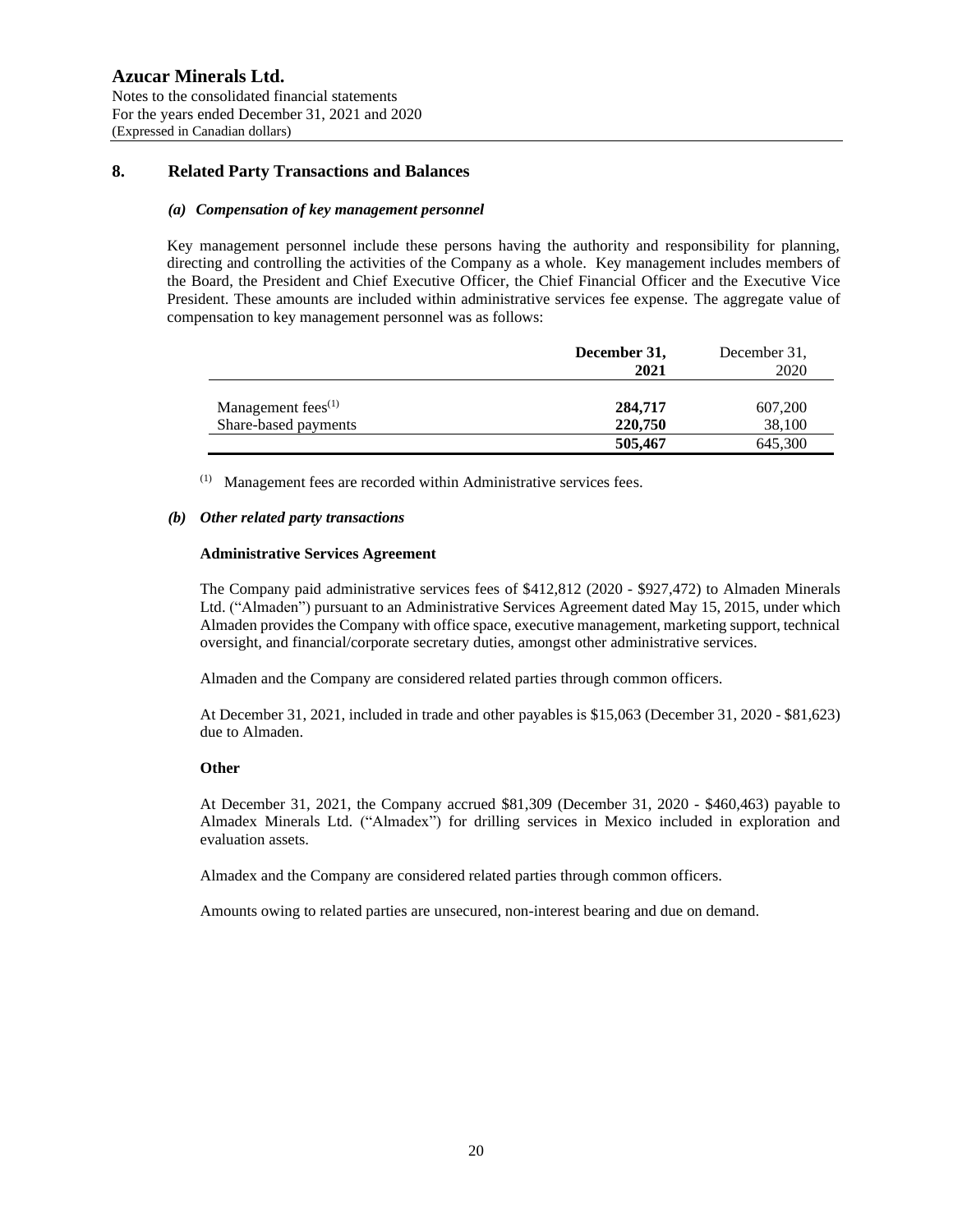# **9**. **Net Loss per Share**

#### *Basic and diluted net loss per share*

The calculation of basic net loss per share for the year ended December 31, 2021 was based on the net loss attributable to common shareholders of \$979,435 (2020 – \$1,351,343) and a weighted average number of common shares outstanding of 73,829,025 (2020 – 73,829,025).

The calculation of diluted net loss per share for the years ended December 31, 2021 and 2020 did not include the effect of stock options and warrants as they were considered anti-dilutive.

## **10. Supplemental Cash Flow Information**

Cash and cash equivalents is comprised of the following:

|                      | December 31, | December 31, |
|----------------------|--------------|--------------|
|                      | 2021         | 2020         |
|                      |              |              |
| Cash                 | 916,521      | 1,024,939    |
| <b>Term Deposits</b> | 1,200,000    | 3,400,000    |
|                      | 2,116,521    | 4,424,939    |

Supplemental information regarding non-cash transactions is as follows:

|                                                  | <b>December 31,</b> December 31, |         |
|--------------------------------------------------|----------------------------------|---------|
| Investing and financing activities               | 2021                             | 2020    |
|                                                  |                                  |         |
| Exploration and evaluation expenditures included |                                  |         |
| in trade and other payables                      | 93.091                           | 473,085 |

During the years ended December 31, 2021, and 2020, the Company paid \$nil and \$nil for income taxes and interest, respectively.

### **11. Income Taxes**

(a) The provision for income taxes differs from the amounts computed by applying the Canadian statutory rates to the net loss before income taxes due to the following:

|                                                         | <b>December 31,</b> December 31, |             |
|---------------------------------------------------------|----------------------------------|-------------|
|                                                         | 2021                             | 2020        |
|                                                         |                                  |             |
| Loss before income taxes                                | (979, 435)                       | (1,351,343) |
| Statutory rate                                          | 27%                              | 27%         |
| Expected income tax                                     | (264, 447)                       | (364, 863)  |
| Effect of different tax rates in foreign jurisdictions  | 1.723                            | 20,460      |
| Non-deductible share-based payments                     | 74,399                           | 14,526      |
| Other permanent items                                   | (12, 805)                        | (233, 319)  |
| Change in unrecognized deductible temporary differences |                                  |             |
| and other                                               | 201,130                          | 563,196     |
|                                                         |                                  |             |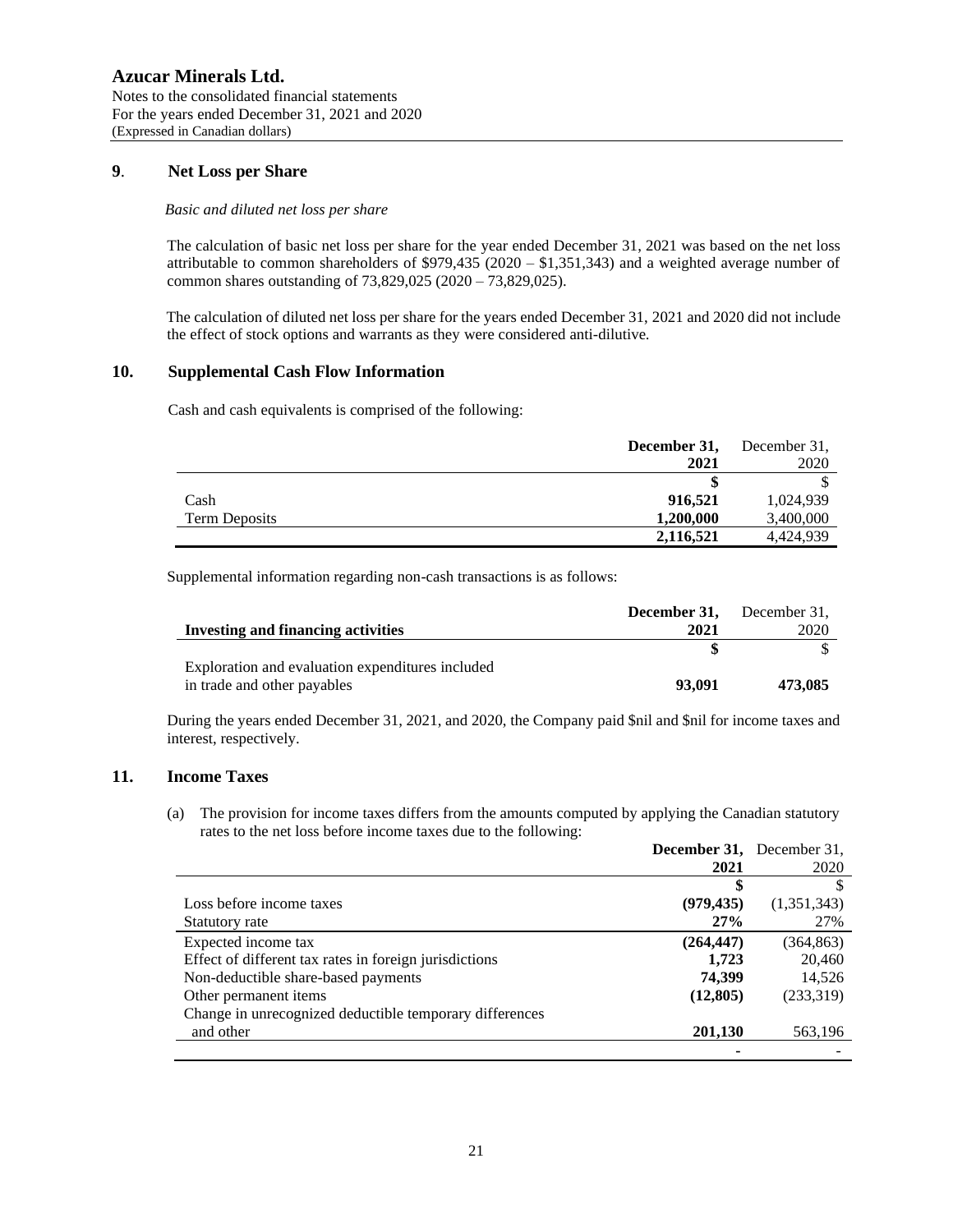#### **11. Income Taxes** *(Continued)*

(b) Deductible temporary differences, unused tax losses and unused tax credits for which no deferred tax assets have been recognized are attributable to the following:

|                                   | <b>December 31, December 31,</b> |            |
|-----------------------------------|----------------------------------|------------|
|                                   | 2021                             | 2020       |
|                                   |                                  |            |
| Non-capital loss carry forwards   | 3,854,293                        | 3,607,735  |
| Capital loss carry forwards       | 7,762,975                        | 7,762,975  |
| Exploration and evaluation assets | O                                |            |
| Share issue costs and other       | 479.580                          | 527,527    |
|                                   | 12,096,854                       | 11,898,243 |

At December 31, 2021, the Company had operating loss carry forwards available for tax purposes in Canada of \$3,476,754 (2020 - \$3,443,678) which expire between 2034 and 2041, and in Mexico of \$377,539 (2020 - \$164,057) which expire between 2027 and 2031.

# **12. Financial Instruments**

The fair values of the Company's cash and cash equivalents, accounts receivable and trade and other payables approximate their carrying values because of the short-term nature of these instruments.

The Company does not carry any financial instruments at fair value.

The Company's financial instruments are exposed to certain financial risks, including currency risk, credit risk, liquidity risk, interest rate risk and commodity and equity price risk

### **(a) Currency risk**

The Company's property interests in Mexico make it subject to foreign currency fluctuations and inflationary pressures which may adversely affect the Company's financial position, results of operations and cash flows. The Company is affected by changes in exchange rates between the Canadian Dollar and foreign currencies. The Company does not invest in foreign currency contracts to mitigate the risks.

As at December 31, 2021, the Company is exposed to foreign exchange risk through the following assets and liabilities denominated in currencies other than the functional currency of the applicable subsidiary:

|                                 | <b>US dollar</b> | <b>Mexican peso</b> |
|---------------------------------|------------------|---------------------|
| All amounts in Canadian dollars |                  |                     |
|                                 | \$               |                     |
| Cash and cash equivalents       | 245,437          | 201,134             |
| <b>Total assets</b>             | 245,437          | 201,134             |
|                                 |                  |                     |
| Trade and other payables        | 10,844           | 83,313              |
| <b>Total liabilities</b>        | 10,844           | 83,313              |
|                                 |                  |                     |
| <b>Net assets</b>               | 234,593          | 117,821             |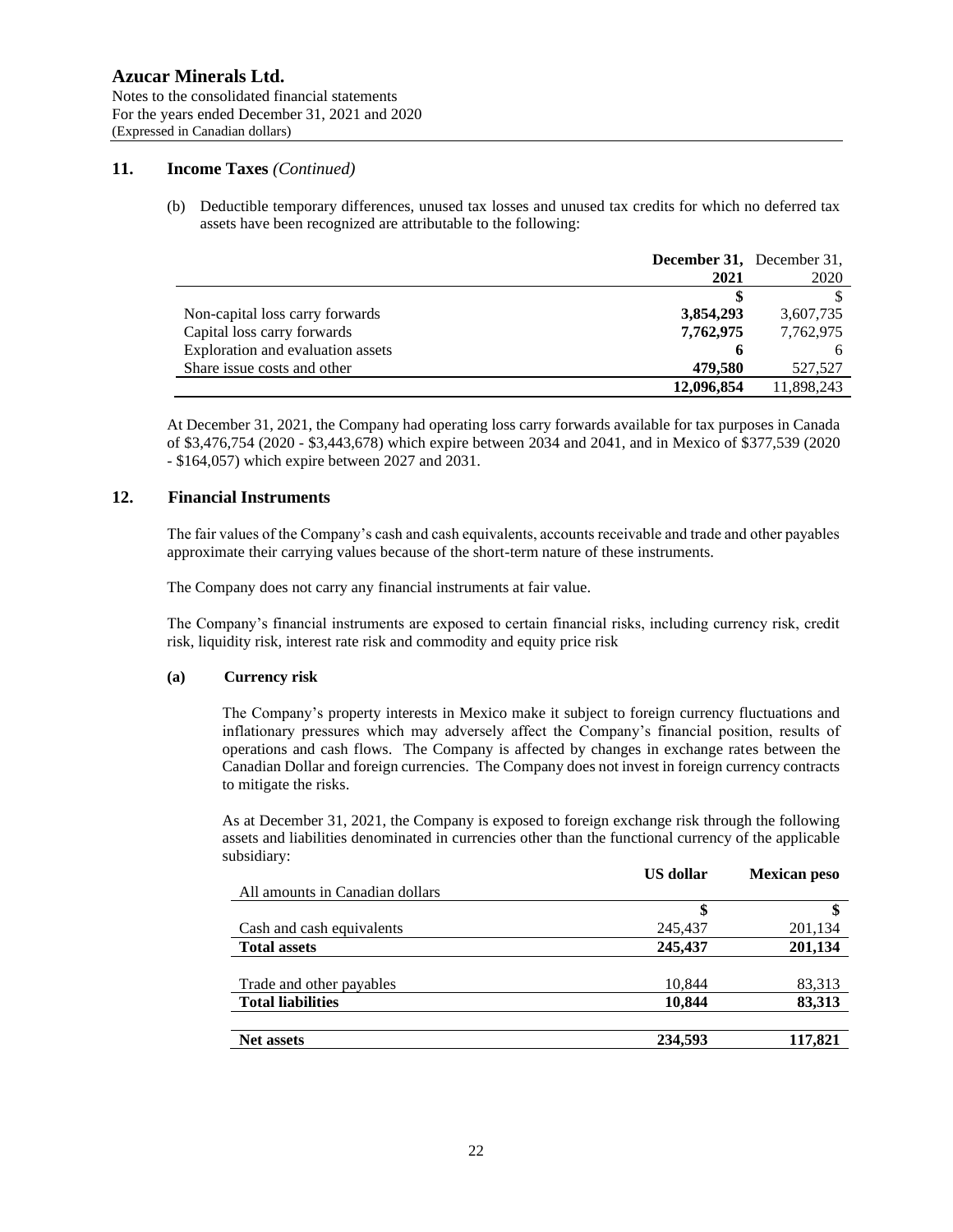#### **12. Financial Instruments** *(Continued)*

## **(a) Currency risk** *(Continued)*

A 10% change in the US dollar exchange rate relative to the Canadian dollar would change the Company's profit or loss by \$23,000.

A 10% change in the Mexican peso relative to the Canadian dollar would change the Company's profit or loss by \$12,000.

#### **(b) Credit risk**

The Company's cash and cash equivalents are held in large Canadian and Mexican financial institutions. The Company's accounts receivable consists primarily of sales tax due from the federal government of Canada. The Company is exposed to credit risks through its accounts receivable.

To mitigate exposure to credit risk on cash and cash equivalents, the Company has established policies to limit the concentration of credit risk with any given banking institution where the funds are held, to ensure counterparties demonstrate minimum acceptable credit risk worthiness and ensure liquidity of available funds.

As at December 31, 2021, the Company's maximum exposure to credit risk is the carrying value of its cash and cash equivalents and accounts receivable.

#### **(c) Liquidity risk**

Liquidity risk is the risk that the Company will not be able to meet its financial obligations as they fall due. The Company manages liquidity risk through the management of its capital structure.

Trade and other payables are due within twelve months of the statement of financial position date.

#### **(d) Interest rate risk**

Interest rate risk is the risk that the fair value or future cash flows of a financial instrument will fluctuate because of changes in market interest rates. The Company is exposed to varying interest rates on cash and cash equivalents. The Company has no interest-bearing debt.

A 1% change in the interest rate does not have any significant impact on the Company's net loss.

#### **(e) Commodity and equity price risk**

The ability of the Company to explore its exploration and evaluation assets and the future profitability of the Company are directly related to the market price of gold and other precious metals. The Company monitors gold prices to determine the appropriate course of action to be taken by the Company. Equity price risk is defined as the potential adverse impact on the Company's operations due to movements in individual equity price or general movements in the level of the stock market. The Company closely monitors the individual equity movements and the stock market to determine the appropriate course of action to be taken by the Company.